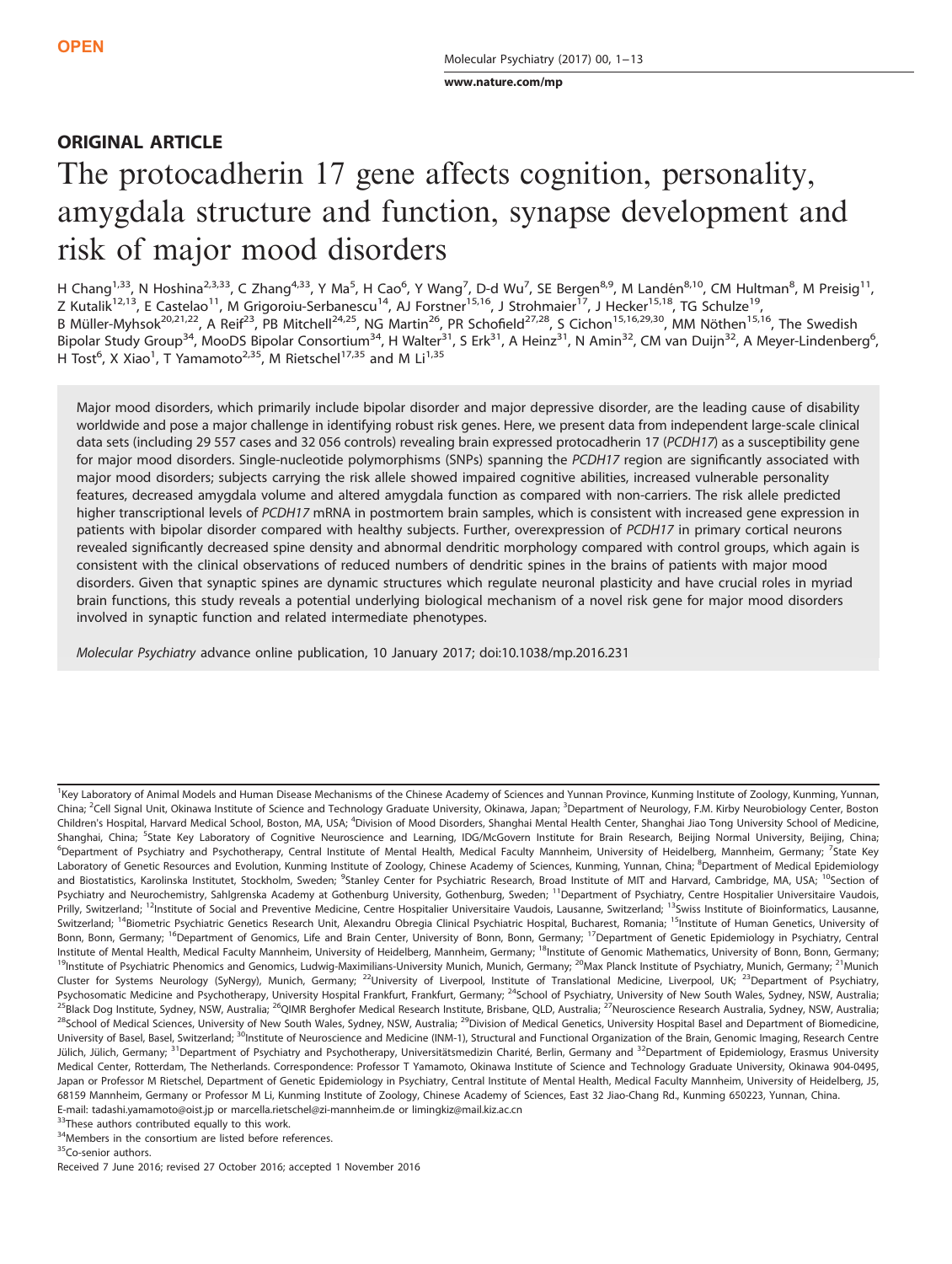# INTRODUCTION

A major challenge in modern medicine is to understand the molecular and cellular mechanisms underlying common mental illnesses such as the major mood disorders, which primarily include bipolar disorder (BPD) and major depressive disorder (MDD) with a combined lifetime prevalence of up to 20% and a leading cause of morbidity worldwide.<sup>[1](#page-10-0)</sup> Clinical, epidemiological and genetic findings have suggested shared risk factors between BPD and MDD.<sup>[2](#page-10-0)</sup> Despite considerable evidence of heritability.<sup>2</sup> the neurobiology of major mood disorders remains poorly understood due to the lack of biomarkers, phenotypic uncertainties, and heterogeneity of precipitating factors. However, accumulating basic and clinical studies point to aberrant structures and dysfunction of brain regions that engage in emotional and cognitive processes, such as prefrontal cortex, hippocampus and amygdala. Dysregulated neuronal synapses in these brain areas,  $3.4$  and the effect of antidepressive medica-tion on these brain regions<sup>[5](#page-10-0)</sup> also suggest their involvement in the neurobiological mechanism of major mood disorders. Therefore, gene identification for complex diseases such as major mood disorders will require demonstration that risk variants affect the key aspects of the biology of the illness.<sup>[6](#page-10-0)</sup> Indeed, this logic has proven to be crucial in a number of complex disorders, such as adult onset diabetes, in which multiple genes each account for only a very small share of genetic risk, but show stronger effects on related intermediate phenotypes even in healthy individuals, such as body mass index $\prime$  or glucose-induced insulin release.<sup>[8](#page-10-0)</sup>

To date, genome-wide association studies (GWAS) have been conducted in several mood disorder samples, identifying several genome-wide significant genes (either across disorders or for single illness), such as ANK3, CACNA1C, ODZ4, NCAN, PBRM1 and TRANK1.<sup>9-[15](#page-10-0)</sup> It has been increasingly recognized that major mood disorders are polygenic, with numerous alleles each accounting for a very small share of genetic risk in the illness.<sup>16</sup> Those genome-wide significant genes only explain a small portion of the genetic liability and the sources of missing heritability are still unclear. GWAS is an effective tool to discover the novel risk genes with strong effects, as it entails scanning the genome with hundreds of thousands of genetic variations and employing rigid statistical correction to avoid false positives. This strategy has been successful for several complex disorders with very large samples, such as schizophrenia,<sup>[17](#page-10-0)</sup> type 2 diabetes<sup>[18](#page-10-0)</sup> and blood pressure.<sup>[19](#page-10-0)</sup> However, when the sample sizes are inadequate, the stringent corrections of GWAS preclude the ability to discover genuine risk genes that are of substantial biological interest in spite of only reaching nominal significance. Alternatively, at present, other approaches such as convergent functional genomics,<sup>20</sup> gene approaches such as convergent functional genomics,<sup>[20](#page-10-0)</sup> expression profiling, $2<sup>1</sup>$  or candidate gene studies with *a priori*  $\frac{1}{2}$  are still necessary to identify potential susceptibility genes for major mood disorders.

The cell adhesion proteins, protocadherins, through their effects on guiding neurons during development, neuronal differentiation and synaptogenesis,<sup>[23](#page-10-0)</sup> are feasible targets in the pathogenesis of major mood disorders. Among those protocadherin family members, PCDH17 (protocadherin 17) is expressed by a subset of amygdala neurons, $^{24}$  $^{24}$  $^{24}$  and PCDH17 knockout mice exhibit antidepressant–like phenotypes, $25$  implying potential involvement of PCDH17 in major mood disorders. Notably, a previous linkage study on mood–incongruent psychotic features showed strong evidence for linkage on human chromosome  $13q21-33$ ,<sup>[26](#page-10-0)</sup> the genomic region where PCDH17 gene was located (13q21.1). These convergent lines of evidence suggest PCDH17 is a plausible susceptibility gene for major mood disorders, but direct evidence of association is still absent.

Here, we conduct a meta-analysis of independent clinical samples including a total of 29 557 cases and 32 056 controls and we report a novel risk candidate gene PCDH17 for major mood disorders. Single-nucleotide polymorphisms (SNPs) spanning the PCDH17 region were found to be associated with mood disorders across multiple independent samples. We describe its association with several biological intermediate phenotypes such as cognition, emotion, and amygdala structures and functions. We show that the risk alleles predict higher PCDH17 mRNA levels in postmortem brains, consistent with its increased expression in patients compared with healthy controls. Elevated expression of PCDH17 in primary neuronal cultures revealed decreased spine density and aberrant dendritic morphology. Such changes in dendritic spines may underlie abnormalities in synaptic function thought to be a fundamental aspect of brain dysfunction in major mood disorders. These convergent results implicate PCDH17 in the biology of synapses and in the etiology and pathophysiology of major mood disorders, making it a potential new target for the pharmacotherapy of these conditions.

### MATERIALS AND METHODS

All the protocols and methods used in this study were approved by the institutional review board of the Kunming Institute of Zoology, Chinese Academy of Sciences and adhere to all relevant national and international regulations.

### Clinical association samples

In the discovery stage, we performed a meta-analysis using statistics from a BPD GWAS which has been described in Ruderfer et  $aL^{27}$  $aL^{27}$  $aL^{27}$  and a non-overlapped MDD GWAS which has been described elsewhere.<sup>[28](#page-10-0)</sup> In brief, the BPD GWAS sample included 10 410 cases and 10 700 controls, it has partial overlap with the Psychiatric Genomics Consortium (PGC) BPD GWAS,<sup>12</sup> but also includes four additional BPD samples compared with the PGC GWAS.<sup>12</sup> Standardized semi-structured interviews were used to collect clinical information about lifetime history of psychiatric illness, and operational criteria were applied to make lifetime diagnoses. All cases have experienced pathologically relevant episodes of elevated mood (mania or hypomania) and meet the criteria for BPD within the primary study classification system. Controls were selected from the same geographical and ethnic populations as the cases and had a low probability of having BPD.

The MDD GWAS includes 9227 patients and 7383 controls. Cases were required to have diagnoses of DSM-IV lifetime MDD established using structured diagnostic instruments from direct interviews by trained interviewers or clinician-administered DSM-IV checklists. Most samples ascertained cases from clinical sources, and most controls were randomly selected from the population and screened for lifetime history of MDD. In each GWAS, logistic regression was applied to test the association of clinical diagnosis with SNP dosages under an additive model. Covariates included sample grouping and principal components reflecting ancestry. Detailed descriptions of the samples, data quality, genomic controls and statistical analyses can be found in the original GWAS. $27,28$ 

Replication analyses were performed in nine independent BPD or MDD samples that included 9920 patients and 13 973 controls, and no overlap was found with the discovery samples. Detailed information on individual samples—including diagnostic assessment, genotyping and quality control —are shown in the Supplementary Data and Supplementary Table 1. Most of these replication samples were previously reported in earlier large-scale collaborative studies where they were found to be effective in detecting genetic risk variants for BPD.<sup>[10,22,29](#page-10-0)</sup> Each of the original sample subjects were recruited under relevant ethical and legal guidelines for their respective areas, and all provided written informed consents prior to their inclusion in the earlier studies. In brief, the origin and sizes of the replication samples are as follows: (1) Sweden (1415 BPD cases and 1271 controls);<sup>[29](#page-10-0)</sup> (2) Romania (461 BPD cases and 329 controls);<sup>[30](#page-10-0)</sup> (3) Germany II (181 BPD cases and 527 controls); $14,29$  (4) Australia (330 BPD cases and 1811 controls); $14,22$  $14,22$  (5) USA (58 BPD cases and 145 controls); (6) China-I (198 BPD cases and 135 controls); (7) PsyCoLaus (1585 MDD cases and 2362 controls);<sup>[15,29](#page-10-0)</sup> (8) China-II (5303 MDD cases and 5337 controls);<sup>[31](#page-10-0)</sup> (9) The Netherlands (389 MDD cases and 2056 controls).<sup>[32](#page-10-0)</sup>

 $\overline{2}$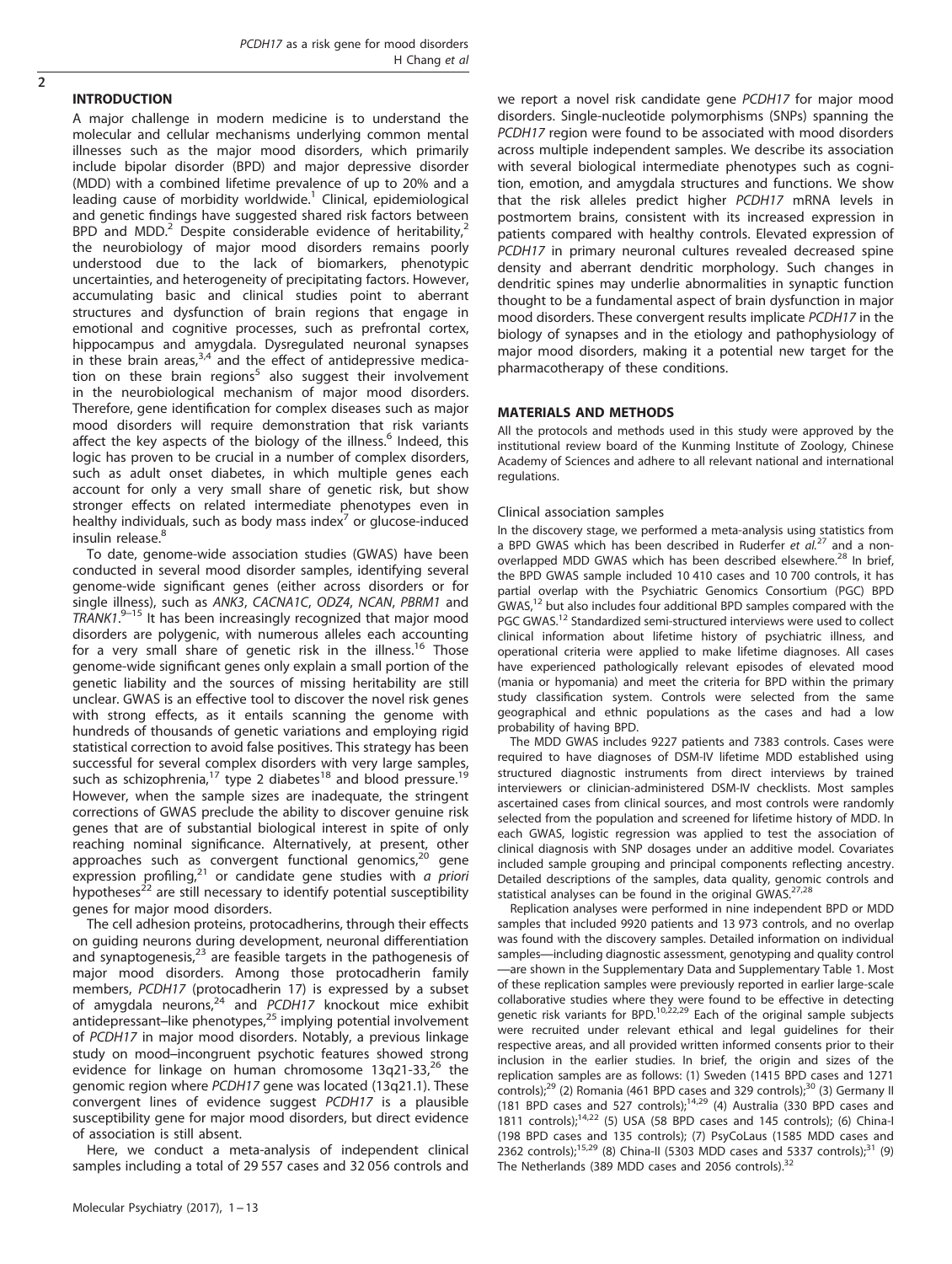For genotyping in our replication samples, we mainly used the Illumina (San Diego, CA, USA) and Affymetrix platforms (details are shown in Supplementary Data), and the genotyping yield was at least 99% in cases and control subjects of all groups. During statistical analysis, for initial screening in the discovery BPD and MDD samples, the statistics data from a total of 559 SNPs covering 2.0 Mb in 13q21.1 region were obtained from both GWAS samples. We utilized PLINK v1.07 to perform the meta-analysis of the 559 SNPs in two samples. We used odds ratio (OR) and standard error (SE) to estimate heterogeneity between individual samples and to calculate the pooled OR and 95% confidence interval (CI) in the combined samples. To combine the results from individual sample, we calculated the heterogeneity between each samples using the Cochran's (Q)  $\chi^2$ -test, which is a weighted sum of the squares of the deviations of individual OR estimates from the overall estimate. In the absence of heterogeneity among individual studies, we used a fixed-effect model to combine the sample and to calculate the pooled OR and the corresponding 95% CIs; otherwise, a random-effect model was applied. The meta-analysis was performed using the classical inverse variance weighted methods. These regional association results of 559 SNPs were plotted using LocusZoom [\(http://locuszoom.sph.umich.edu/locuszoom/\)](http://locuszoom.sph.umich.edu/locuszoom/). $33$  During the replication analysis and all combined analysis on rs9537793, 'metafor' package in R [\(http://www.R-project.org\)](http://www.R-project.org) was used to perform the meta-analysis using appropriate genetic model. We used a forest plot to graphically present the pooled ORs and the 95% CIs of rs9537793. Each study was represented by a square in the plot, and the weight of each study was also shown. As<br>described in a previous GWAS meta-analysis,<sup>[12](#page-10-0)</sup> P-values for replication samples are reported as one-tailed tests and P-values for all combined samples are shown as two-tailed tests. P-value  $< 8.94 \times 10^{-5}$  was set as the statistical significance level in the discovery and combined samples; in the replication sample,  $P$ -value  $< 0.05$  was considered significant.

### Cognitive index

We used educational attainment as a 'proxy phenotype' for cognitive function. Although it's not a direct cognitive measure, educational attainment is correlated with cognitive ability  $(r \sim 0.5)$  and some personality traits related to persistence and self-discipline.<sup>[34](#page-11-0)</sup> Educational attainment is strongly associated with social outcomes, and there is a welldocumented health-education gradient. Estimates suggest that around 40% of the variance in educational attainment is explained by genetic factors.[34](#page-11-0) The harmonized measurements of educational attainment were coded by study-specific measures using the International Standard Classification of Education (1997) scale,<sup>[35](#page-11-0)</sup> and included a binary variable for college completion (named 'College', that is, whether college degree was completed) and a quantitative variable defined as an individual's years of schooling (named 'EduYears', that is, number of years of schooling completed). College may be more comparable across countries, whereas EduYears contains more information about individual differences within countries. Recently, a GWAS on these 'educational attainment' phenotypes has been performed in 101 069 European individuals, $34$  and we utilized the statistical results from their GWAS as our first-step analysis. Briefly, educational attainment was measured at an age at which participants were very likely to have completed their education (more than 95% of the sample was at least 30). On average, participants have 13.3 years of schooling, and 23.1% have a college degree. In the second-step analysis, $3\overline{5}$ we used a sample which included increasing number of subjects  $(n = 293 723)$  and has partial overlap with the first-step sample; in this sample, only 'EduYears' phenotype was assessed, with the same standard of measurement with the first-step analysis. Detailed information on the samples, genotyping methods and statistical analyses can be found in the original GWAS report.<sup>[34,36](#page-11-0)</sup>

#### Personality traits measurement

Personality can be deemed as a set of characteristics that influence people's thoughts, feelings and behavior across a variety of settings. Over the last century, scientific consensus has converged on a taxonomic model of personality traits based on five higher-order dimensions of neuroticism, extraversion, openness to experience, agreeableness and conscientious-<br>ness, known as the five-factor model.<sup>[37](#page-11-0)</sup> Neuroticism refers to the tendency to experience diverse and relatively more intense negative emotions, and is commonly defined as emotional instability; it involves the experience of negative emotions such as anxiety, depression, hostility and the vulnerability to stress. Neuroticism is a pervasive risk factor for different

In 2015, the Genetics of Personality Consortium (GPC) conducted GWAS on neuroticis[m40](#page-11-0) in 63 661 individuals from Europe, United States and Australia. We obtained the statistical results of PCDH17 risk SNP from this GWAS as our discovery analysis.<sup>40</sup> In brief to their GWAS, neuroticism scores were harmonized across all 29 discovery cohorts by item response theory analysis and statistics were performed against SNPs using additive linear regression, with sex, age and principal components as covariates. Later in 2016, Okbay et al.<sup>[41](#page-11-0)</sup> performed an expanded analysis ( $n = 170911$ ) by pooling summary statistics from the published study by the  $GPC<sup>4</sup>$  $(n=63,661)$  with results from a new analysis of UK Biobank data<sup>42</sup> (UKB,  $n = 107 245$ ). In the UKB cohort, the measure was the respondent's score on a 12-item version of the Eysenck Personality Inventory Neuroticism.

#### Subcortical structure testing

Subcortical brain regions form circuits with cortical areas to learning, memory<sup>[43](#page-11-0)</sup> and motivation,<sup>[44](#page-11-0)</sup> and altered circuits can lead to abnormal behavior and disease.<sup>45</sup> To investigate how common genetic variants affect the structure of these brain regions, ENIGMA2 consortium conducted GWASs on the volumes of several subcortical regions derived from magnetic resonance images (MRI).<sup>[46](#page-11-0)</sup>

We focused on two phenotypes (amygdala volume and hippocampal volume) closely relevant to risk of mood disorders, and obtained the statistical results from the ENIGMA2 GWAS discovery sample.[46](#page-11-0) In short, the discovery sample includes 13 171 European subjects, the subcortical brain measures (amygdala and hippocampus) were delineated in the brain using well-validated, freely available brain segmentation software packages: FIRST, part of the FMRIB Software Library (FSL), or FreeSurfer. The standardized protocols for image analysis and quality assurance are openly available online [\(http://enigma.ini.usc.edu/protocols/imaging-proto](http://enigma.ini.usc.edu/protocols/imaging-protocols/) [cols/](http://enigma.ini.usc.edu/protocols/imaging-protocols/)). For each SNP, the additive dosage value was regressed against the trait of interest separately using a multiple linear regression framework controlling for age, age, $^2$  sex, four MDS components, ICV and diagnosis (when applicable). For studies with data collected from several centers or scanners, dummy-coded covariates were also included in the model. Detailed information on the samples, imaging procedures and genotyping methods can be found in the original GWAS.<sup>4</sup>

#### Functional MRI analysis

Imaging Subjects. Functional magnetic resonance images were obtained from healthy German participants ( $N = 297$ ) of European ancestry, as part of a tricentric study on the neurogenetic mechanisms of psychiatric disease (the MooDS cohort).<sup>47–49</sup> The subjects were recruited from the communities in Mannheim, Bonn and Berlin (mean age 33.77 ± 9.81 years, 134 males and 163 females). Exclusion criteria included a lifetime history of significant general medical, psychiatric or neurological illness, prior drug or alcohol abuse, head trauma, and the presence of a first-degree relative with mental illness. This particular experiment was approved by the ethics committees of the Universities of Bonn, Heidelberg and Berlin. All subjects provided written informed consent to participate in the study.

Genotyping. rs9537793 genotyping was performed using Illumina Human 610-Quad and Illumina Human 660 W-Quad arrays (Illumina). The allele frequencies for the SNPs were in the Hardy–Weinberg equilibrium (77 AA, 146 AG, 74 GG,  $P = 0.77$ ). Age, handedness, sex, site and level of education did not significantly differ between genotype groups (see Supplementary Table 2 for characteristics of the matched sample).

Emotional Face-matching Task. During functional MRI (fMRI) scanning, participants completed an emotional face-matching task. The facematching task is an implicit emotion processing task which has previously been shown to robustly engage the amygdala.[50,51](#page-11-0) This task includes two conditions: an emotional condition (matching faces) and a control condition (matching shapes). In the emotional condition, subjects view trios of faces with fearful or angry expressions and are asked to match the two corresponding stimuli illustrating the same individual. In the control condition, the participants view trios of simple geometric shapes (circles, vertical and horizontal ellipses) and are asked to match the two corresponding geometric shapes. The task is presented in eight blocks of six trials (30 s) with alternating epochs of face- and shape-matching conditions (task duration: 4.3 min or 130 whole-brain scans).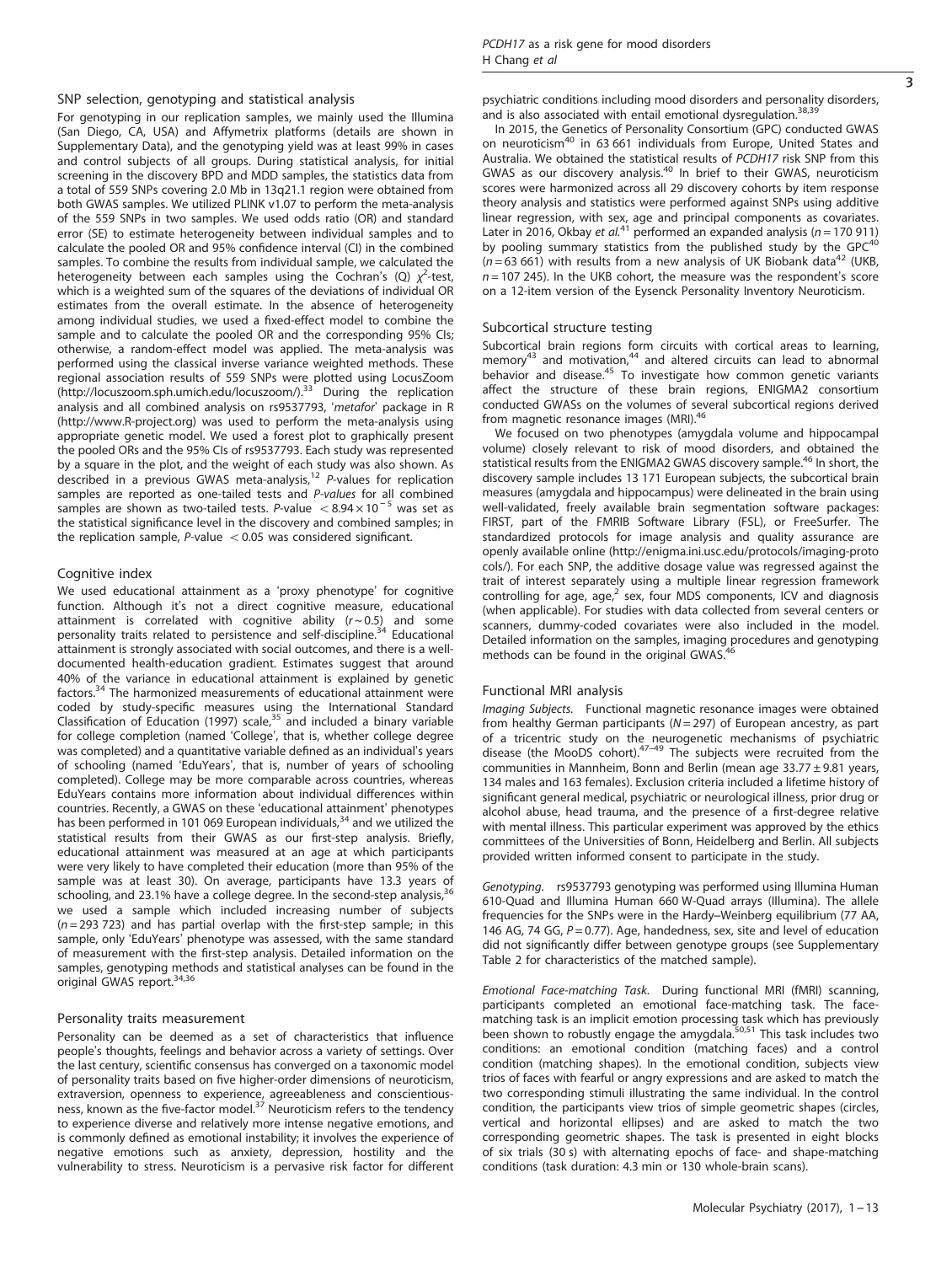Imaging parameters. Blood oxygenation level-dependent fMRI was performed using three identical scanners (Siemens Trio 3 T; Siemens Medical Solutions, Erlangen, Germany) at the Central Institute of Mental Health Mannheim, University of Bonn and the Universitätsmedizin Charité, Berlin. Data were acquired with gradient-recalled echo-planar imaging (GRE-EPI) sequences with the following parameters: TR 2000 ms, TE 30 ms, 28 oblique slices (descending acquisition) per volume, 4 mm slice thickness, 1 mm slice distance, 80° flip angle, 192 mm FOV, and  $64 \times 64$ matrix. Quality assurance measures were conducted on every measurement day at all sites according to a multicenter quality assurance protocol revealing stable signals over time.

Functional Imaging Processing. fMRI images were processed using Statistical Parametric Mapping (SPM8, http://www.fi[l.ion.ucl.ac.uk/spm/\)](http://www.fil.ion.ucl.ac.uk/spm/). The procedures followed our previously published studies with the same task.<sup>52,53</sup> In brief, the preprocessing included realignment, slice timing correction, normalization to the Montreal Neurological Institute (MNI) space with voxel size  $3 \times 3 \times 3$  mm<sup>3</sup>, and spatial smoothing with a 9 mm full-width at half-maximum (FWHM) Gaussian kernel. The preprocessed images were then analyzed at two levels. At the first level, images for each individual were analyzed using general linear models (GLM), where the boxcar vectors for task conditions (convolved with the standard SPM hemodynamic response function) were included as regressors of interest and the six head motion parameters from the realignment step were included as regressors of no interest. The data were high-pass filtered (cutoff, 128 s) and individual maps for the 'face-matching  $>$  shapematching' contrast were computed. The contrast images were then used for a second-level random effects analysis. To test for genetic association, these contrast images were analyzed using the multiple regression model including the three allelic groups (labelled as 0,1,2) as variable of interest and age, sex and scanner site as the nuisance covariates. Significance was measured at  $P < 0.05$  family-wise error corrected across an a priori defined anatomical mask of the bilateral amygdala from the Automated Anatomical Labeling atlas.<sup>[54](#page-11-0)</sup> To probe more precisely which subregion the peak voxel was located, we further extracted three amygdala subdivisions (superficial, latero-basal and centro-medial complex) from the Anatomy toolbox<sup>55,56</sup> and corrected the peak voxel across the three subregional masks. The corrected P-values for each of the masks were reported.

# Healthy subjects for expression quantitative trait loci analysis

To identify the impact of risk SNPs on mRNA expression, we utilized a wellcharacterized gene expression database BrainCloud [\(http://braincloud.](http://braincloud.jhmi.edu/) ihmi.edu/).<sup>[57](#page-11-0)</sup> The data in BrainCloud is aimed at increasing our understanding of the regulation of gene expression in the human brain and will be of value to others pursuing functional follow-up of disease-associated variants. The BrainCloud is comprised of 261 postmortem dorsolateral prefrontal cortex of non-psychiatric normal individuals, including 113 Caucasian subjects and 148 African American individuals across the lifespan. We used 224 postnatal individuals (110 Caucasians and 114 African Americans) from BrainCloud which contains the genotype data. The raw genotype data were obtained from BrainCloud; expression data and demographic information such as RNA integrity number, race, sex, and age were also obtained. The prenatal subjects were removed from the expression quantitative trait loci (eQTL) analysis since PCDH17 mRNA expression is differentially expressed in fetal subjects compared with postnatal subjects. The statistical analysis was conducted using linear regression, with RNA integrity number, sex, race and age as covariates.

RNA-seq data processing in SMRI data set for diagnostic analysis We downloaded raw RNA-sequencing reads from the SMRI data set ([http://](http://sncid.stanleyresearch.org/) [sncid.stanleyresearch.org/](http://sncid.stanleyresearch.org/)) in the FASTQ file format. The RNA-seq data were from frontal cortex (15 BPD, 15 MDD and 15 healthy controls) generated by SMRI neuropathology collection. Reads after adaptors and<br>low quality filtering using btrim64<sup>[58](#page-11-0)</sup> were aligned to human reference genome (hg38,<http://asia.ensembl.org/index.html>) through Tophat2 v2.0.14 ([ref. 59](#page-11-0)) with mismatches, gap length as well as edit distance all no more than 3 bases. Cufflinks v2.2.1 [\(ref. 60\)](#page-11-0) was then applied to call new transcripts and quantify both the new and old ones with default parameters. For replicate samples, accepted hits bam files from Tophat2 alignment were merged by Samtools v0.1.18 ([ref. 61\)](#page-11-0) and the merged files were utilized for the following Cufflinks quantification. Only reads uniquely mapped to genes were used to calculate the gene expression level. To quantify mRNA expression, FPKM (Fragments per Kilobase per Million mapped reads) was calculated to measure gene-level expression according to the formula: FPKM =  $R \times 10^3 / L \times 10^6 / N$ ; where F is the number of fragments mapping to the gene annotation, L is the length of the gene structure in nucleotides, and N is the total number of sequence reads mapped to the genome of chromosome.

Statistical analyses of mRNA expression associated with diagnosis were conducted in R 3.0.1 using linear regression, covaring for RNA integrity number, sex, age, race, duration of illness, brain pH, post-mortem interval, suicide status and batch number in each sample. All reported two-sided Pvalue s were calculated from  $t$  statistics computed from the log fold change and its standard error from each multiple regression model, and therefore represent covariate-adjusted P-values.

#### Pluripotent stem cell analysis

The expression analysis of PCDH17 in iPSCs and neurons derived from BPD patients and healthy controls has been described in a previous study.<sup>[62](#page-11-0)</sup> In brief, subjects contributing a skin sample were from a psychiatric clinic in a mid-western college city, Caucasian, and were diagnosed with Bipolar I Disorder, or healthy unaffected controls were ascertained through advertising on the University of Michigan Clinical Studies website. To characterize the iPSC and to determine whether there were differences in their gene expression profiles with neuronal differentiation, total RNA was isolated from six individual iPSC cell lines (3 BPD patients and 3 controls) before and following 8 weeks of neuronal differentiation using the TRIzol reagent (Invitrogen, Grand Island, NY, USA). The RNAs were amplified and hybridized to GeneChip U133 Plus 2.0 microarrays (Affymetrix, Santa Clara, CA, USA). Only complete sets of iPSC (three BPD patients and three controls) and neurons (same three BPD patients and same three control cell lines from six individuals) were analyzed to minimize stochastic changes due to culture conditions. Detailed protocols about fibroblast derivation, iPSC derivation and neuronal differentiation were described<br>previously.<sup>[62](#page-11-0)</sup>

#### Plasmid constructs and reagents

The pCMV (Agilent Technologies, Santa Clara, CA, USA) encoding human PCDH17 with a C terminus Myc-tag and pEGFP vector were used. The integrity of constructs was verified by sequencing. The following antibodies were used: GFP rabbit polyclonal (MBL) and Myc mouse monoclonal (MBL).

#### Cortical neuronal cultures and transfection

Dissociated cortical neurons were prepared from cerebral cortex of C57BL/ 6J mice embryonic (E16.5). In brief, cortices were dissected, trypsinized and gently minced. Neurons were seeded to a density of  $1 \times 10^6$  viable cells/ 35 mm glass bottom dishes previously coated with poly-D-lysine (1 mg ml<sup>2</sup>) for at least 12 h at 37 °C. Cultures were maintained at 37 °C with 5% CO<sub>2</sub>, supplemented with Neurobasal medium with 2% B27 (Invitrogen), penicillin/streptomycin (100 U ml<sup>-1</sup> and 100 μg ml<sup>-1</sup>, respectively), 2.5 mm glutamine, and 5% fetal bovine serum. Cultures were transfected with Lipofectamine 2000 (Invitrogen) at 17–18 days in vitro (DIV) with EGFP plus mock plasmid or PCDH17-myc and maintained for additional 1 day before imaging analysis.

#### Quantitative morphological analysis of dendritic spines

Transfected neurons were fixed in 4% paraformaldehyde with 4% sucrose at 4 °C. Immunostaining with antibody to GFP was used to circumvent potential unevenness of GFP diffusion in spines. For co-transfection experiments, the neurons that clearly transfected with both GFP and PCDH17-myc were captured as images. Transfected neurons were chosen randomly and images were obtained using a TCS SP8 confocal microscope (Leica Microsystems). The acquisition parameters were kept constant for all scans in the same experiment. Deconvolution was performed and image stacks (0.13 mm z series) were quick projected. The first or second dendrites that were arborized from a neuron were subjected to morphological analysis. Data analysis was carried out using ImageJ software (NIH, MD, USA). Dendritic spine density was evaluated manually. Individual spines on dendrites were traced and neck length and head width of each spine was measured. To analyze spine morphology, at least 400 spines (from 16 neurons) were measured for each condition. On the basis of morphology, spines were classified into the following categories: (1) Thin, where the head width was  $< 0.4$  µm; (2) Mushroom, where the

4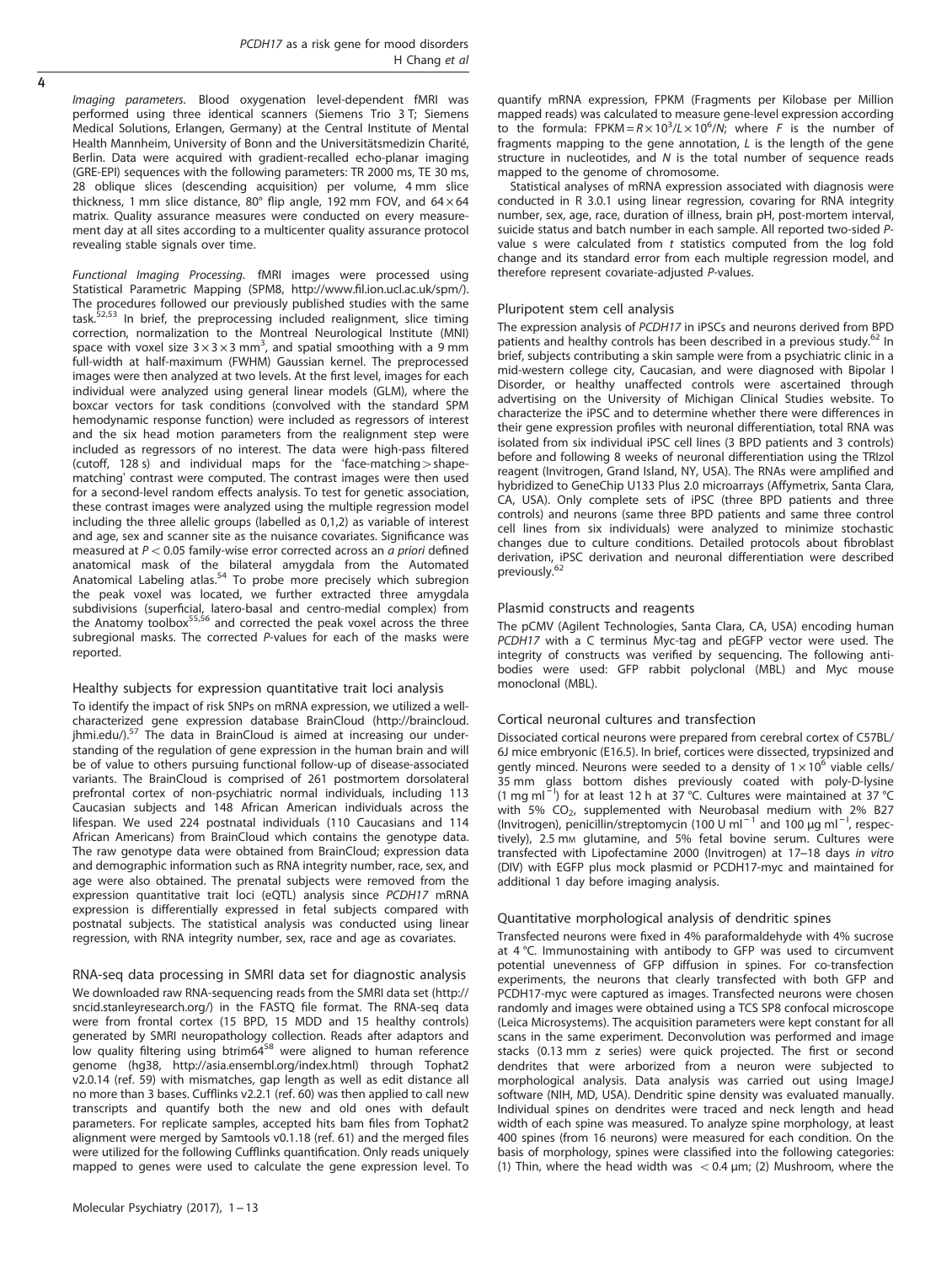head width was  $>0.4$  μm; and (3) Stubby, where the neck length was  $<$  0.1 µm. Statistics were calculated in Prism v 6.07 (GraphPad Software, San Diego, CA, USA). Spine density, neck length and spine width between two groups were compared using two-sided student's t-test. To compare the proportion of different spine types between two groups, two-way analysis of variance with Bonferroni post hoc test were used.

# RESULTS

# Overview of research strategy and experimental design

The sequence of hypothesis-driven experiments and tests leading to converging evidence, from initial genetic screening to genetic association with aspects of human cognition, personality, brain structure and function and gene expression to confirmatory experiments in tissue culture, is summarized in [Figure 1](#page-5-0).

# Identification of rs9537793 on 13q21.1 associated with major mood disorders

With the use of a BPD GWAS<sup>[27](#page-10-0)</sup> (10 410 cases and 10 700 controls) and a MDD GWAS $^{28}$  $^{28}$  $^{28}$  (9227 cases and 7383 controls) in European populations (with no overlap in control subjects between the two samples as stated in the original GWASs), we performed a metaanalysis of 559 SNPs covering 2.0 Mb in the 13q21.1 region to test whether any markers show region-wide significant associations. One SNP, rs9537793, in the 3' downstream of PCDH17 showed the highest association with mood disorders among all the 559 variants (P-value =  $3.30 \times 10^{-5}$ , OR = 1.067, [Figure 2\)](#page-6-0), followed by rs9563520 (P-value =  $8.72 \times 10^{-5}$ , OR = 1.086). These two SNPs survived Bonferroni correction according to the number of analyzed SNPs ( $n = 559$ ), and are in low linkage disequilibrium (LD) in European populations ( $r^2$  = 0.21). Furthermore, none of the other tested SNPs on 13q21.1 was in high LD with rs9537793 (all  $r^2$  < 0.8), which was also supported by a higher density LD analysis in 1000-Human-Genome European samples (Supplementary Figure 1).

To further confirm the observed associations in the discovery meta-analysis, we selected the top two SNPs (rs9537793 and rs9563520) and conducted replication analyses in a large collection of nine independent BPD and MDD case–control samples. The final replication sample sets included 9920 patients and 13 973 controls (Supplementary Table 1). Although the sample sizes and ascertainment strategies differed from those of the discovery meta-analysis, we also observed a significant association of mood disorders with rs9537793 in these replication samples ( $P_{\text{rep}} = 1.70 \times 10^{-2}$ , OR = 1.043). To increase the power of statistical association, we conducted a meta-analysis on the discovery and replication mood disorder samples using the R package (metafor). This meta-analysis showed that rs9537793 was significantly associated with major mood disorders in a total of 29 557 cases and 32 056 controls  $(P_{\text{meta}} = 4.72 \times 10^{-6}, \text{ OR} = 1.058,$ [Figure 2](#page-6-0)), with no heterogeneity among individual samples  $(P_{\text{heterogeneity}} = 0.560, P^2 = 0)$ . A separate analysis found that rs9537793 was significantly associated with BPD  $(P_{\text{BPD}} = 1.40 \times 10^{-4}$ , OR = 1.073) and MDD  $(P_{\text{MDD}} = 6.08 \times 10^{-3}$ , OR = 1.046), respectively. The results for each replication sample were shown in Supplementary Table 3. Taken together, the association analyses suggest that rs9537793 on 13q21.1 may confer genetic risk towards major mood disorders. However, rs9563520 was not significant in the replication samples (Supplementary Table 3), and was therefore dropped from further analyses.

Effect of rs9537793 on cognition, personality, amygdala structure and function

It has been reported that PCDH17 is expressed in amygdala neurons, $24$  and we previously have shown that the gene is enriched along corticobasal ganglia synapses in a zone-specific manner during synaptogenesis.<sup>[25](#page-10-0)</sup> Here, with the use of GTEx (Genotype-Tissue Expression project), $^{63}$  $^{63}$  $^{63}$  a RNA-seq resource comprising diverse human tissue samples, we showed that PCDH17 is abundantly expressed in brain areas (Supplementary Figure 2), such as amygdala, caudate, prefrontal cortex and hippocampus etc. These brain regions subserve memory and emotional processes, and have been frequently implicated in the neuropathology of major mood disorders.<sup>[3](#page-10-0)</sup> We therefore hypothesized that if the risk-associated SNPs affected the biology of these brain regions, then deficits in cognition or other functions mediated by these areas would also be associated with the risk genotypes.

We first tested the effects of the risk SNP rs9537793 on educational attainment, a 'proxy phenotype' of general cognitive abilities (correlation  $r \sim 0.5$ ).<sup>[34](#page-11-0)</sup> The first studied sample comprised 95 427 individuals for 'College' and 101 069 for "EduYears". Notably, rs9537793 was significantly associated with "EduYears" (Beta =  $-0.011$ , P-value = 6.35  $\times$  10<sup>-3</sup>, Supplementary Table 4), and 'College' (OR = 0.970, P-value =  $1.04 \times 10^{-3}$ ), with the risk allele indicating lower educational levels.[34](#page-11-0) Furthermore, in another overlapping sample with more subjects ( $n = 293$  723) but only focusing on the 'EduYears' phenotype,<sup>[36](#page-11-0)</sup> the association for rs9537793 was substantially strengthened (Beta = –0.016,  $P$ -value = 2.68  $\times$  10<sup>-10</sup>).

Considering the abundant expression of PCDH17 in the amygdala and caudate, recognized as key regions for emotional processing,[64](#page-11-0)–<sup>66</sup> we then examined whether the risk SNP was also associated with personality traits related to emotion. In the first sample including  $63661$  subjects,<sup>[40](#page-11-0)</sup> we found rs9537793 associated with neuroticism (Beta = 0.014, P-value =  $1.59 \times 10^{-2}$ , , Supplementary Table 5), an important emotional trait that was significantly associated with mood disorders.<sup>[38](#page-11-0)</sup> Later, in an overlapping cohort with larger sample size  $(n = 170911)<sup>41</sup>$  $(n = 170911)<sup>41</sup>$  $(n = 170911)<sup>41</sup>$  the association between rs9537793 and neuroticism was strengthened (Beta = 0.010, P-value =  $4.59 \times 10^{-3}$ ). In these series of analyses, the rs9537793 risk allele carriers tend to show increased vulnerable personality traits compared to protective allele carries.

We also analyzed whether the risk SNP would relate to changes in brain structure. Using region of interest analyses in MRI-based morphometry of 13 171 individuals,<sup>[46](#page-11-0)</sup> we observed significant volume decreases for risk allele carriers of rs9537793 in amygdala (Beta =  $-5.92$ , P-value =  $9.95 \times 10^{-3}$ , Supplementary Table 6) and hippocampus (Beta = -9.08, P-value =  $4.74 \times 10^{-2}$ ), brain regions responsible for emotional reactions and memory processing which often show volumetric reductions in patients with mood disorders.<sup>[67](#page-11-0)</sup>

Significant associations of rs9537793 with emotional traits and amygdala volume lead us to hypothesize this SNP may also be associated with amygdala function underlying negative emotional processing. Thus, we employed fMRI to test the effects of riskassociated SNPs on amygdala activity during negative emotional task, given the prior evidence that patients with mood disorders have previously been shown to exhibit elevated amygdala activity in response to negative emotional stimuli.<sup>[68](#page-11-0)</sup> There also is evidence that individuals at increased genetic risk for bipolar disorder show similar patterns of amygdala activity, suggesting that amygdala hyperactivity may reflect a neural mechanism of genetic risk for mood disorders.<sup>[69](#page-11-0)</sup> We hypothesized that healthy subjects who are carriers of the risk-associated allele of PCDH17 would have increased amygdala activity in response to negative emotional stimuli (in an emotional face-matching task) compared with carriers of the protective allele. With focus on amygdala activity, we conducted a region of interest analysis on 297 subjects who underwent this negative emotional face task during fMRI scanning. This analysis revealed a significant linear effect of rs9537793 on the activity of the right amygdala for the task contrast (that is, emotional face-matching vs shape-matching;  $T = 2.74$ , small-volume family-wise error corrected P-value = 0.046, [Figure 3](#page-6-0)). Homozygous risk allele carriers of rs9537793 (that is, GG)

5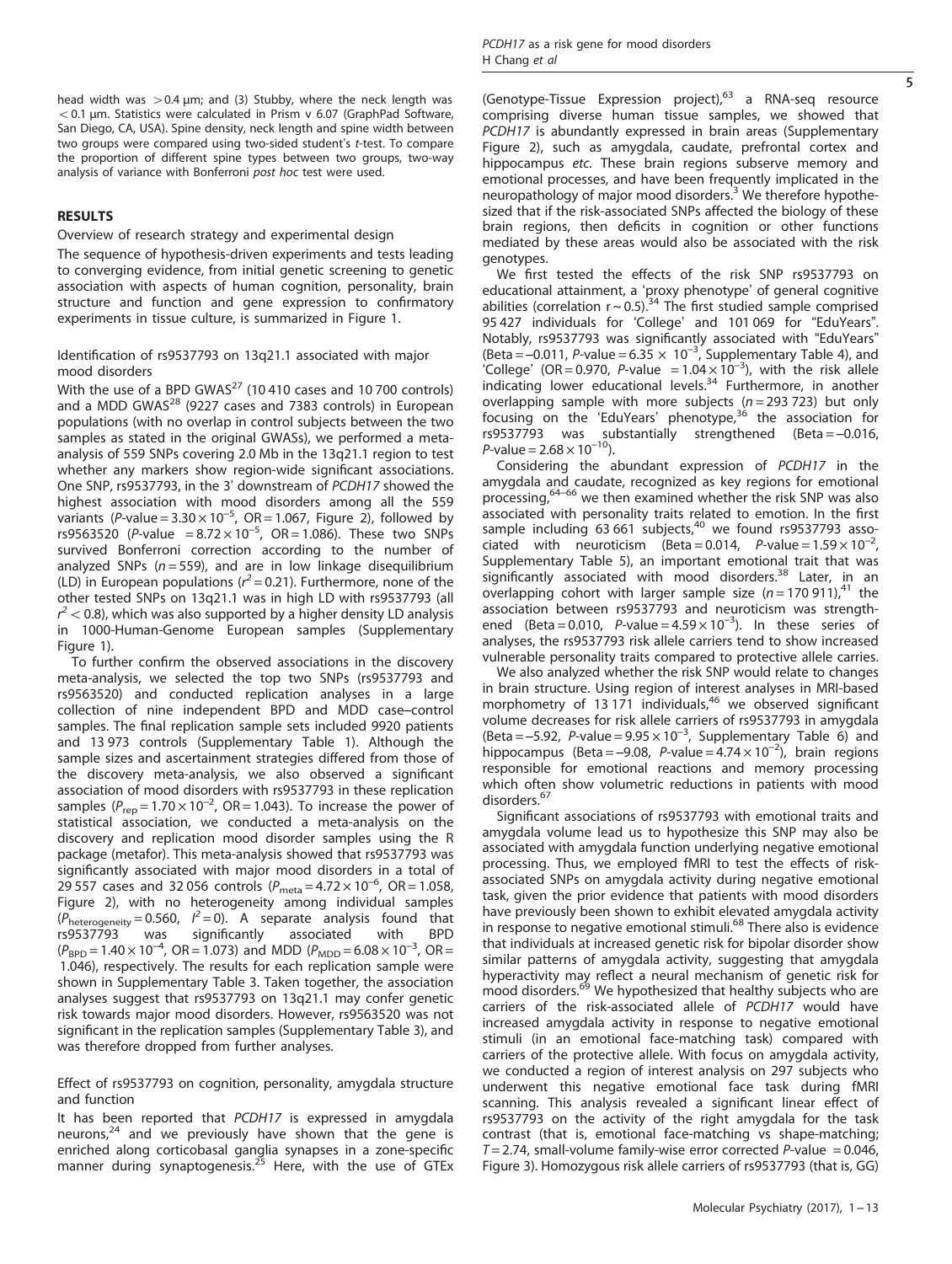PCDH17 as a risk gene for mood disorders H Chang et al

<span id="page-5-0"></span>

Figure 1. Overview of convergent research strategy and experimental design. The strategy began with clinical genetic association, replication in independent data sets and then meta-analysis of the pooled data. Positive single-nucleotide polymorphism (SNPs) were then tested on biological intermediate phenotypes in human populations and on gene expression in human brain in patients and healthy controls. The latter analyses identified a higher expression of PCDH17 as a risk factor for major mood disorders, which was then characterized the function in cell culture. BPD, bipolar disorder.

showed the highest amygdala activity, followed by heterozygotes and protective allele (that is, A allele) homozygotes [\(Figure 3\)](#page-6-0). This association is also consistent with previous evidence of higher amygdala activity in patients with mood disorders than healthy controls in response to negative emotional stimuli.<sup>[68](#page-11-0)</sup> However, rs9537793 did not show evidence of association with the left amygdala activity. The laterality of this amygdala difference is in agreement with the proposed general role of right hemisphere brain regions in processing faces, as well as with recent reports implicating a specific role for the right amygdala in processing angry and fearful facial expressions.<sup>[50,70](#page-11-0)</sup> Additional analyses indicated that the effect of rs9537793 on right amygdala activity was independent of demographic characteristics (for example, age, sex etc), and the genotype groups did not differ in performance (accuracy and reaction time) on the emotional task, indicating that general attentional, perceptual, and cognitive phenomena did not contribute to the observed amygdala differences.

Collectively, these data suggest that the PCDH17 rs9537793 not only associates with clinical diagnosis of major mood disorders, but also affects the specific intermediate phenotypes. These results shed light on the potential neuronal mechanism of PCDH17 in the illnesses and neurodevelopment.

#### Risk genotypes in rs9537793 and diagnosis predict PCDH17 mRNA expression

The associations of rs9537793 with major mood disorders and with related intermediate phenotypes in multiple independent samples lend statistical and neurological support to the involvement of this genomic locus in the risk of illness. However, these findings do not identify the underlying molecular mechanism. Rs9537793 is in low LD with its surrounding SNPs (Supplementary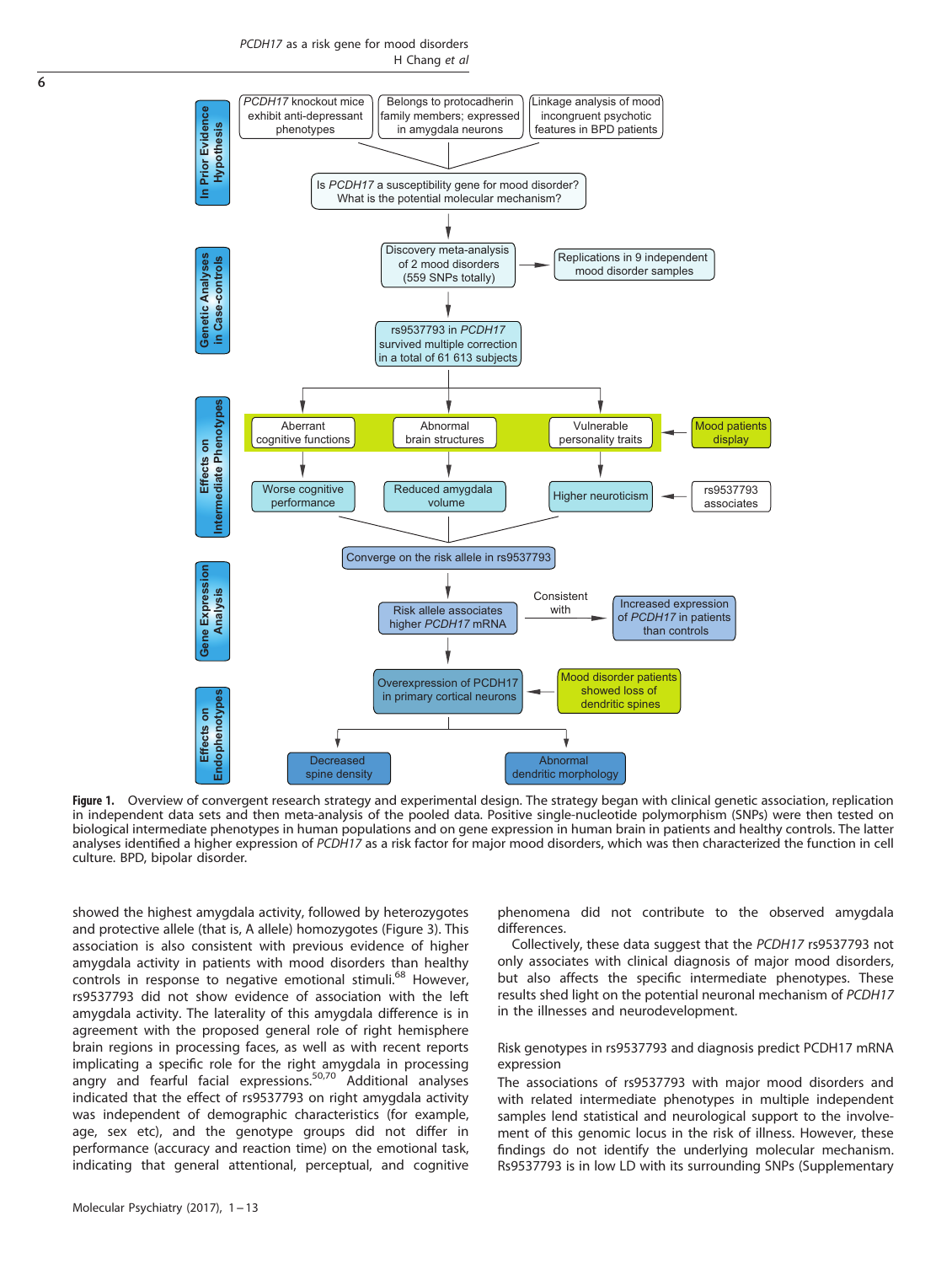PCDH17 as a risk gene for mood disorders H Chang et al

<span id="page-6-0"></span>

Figure 2. Genetic association of PCDH17 with risk for major mood disorders. A physical map of the region is given and depicts known genes within the region. BPD, bipolar disorder; MDD, major depressive disorder.



Figure 3. Effect of the risk SNP rs9537793 on amygdala function. During emotional face-matching task, carriers of the risk allele (G) of rs9537793 exhibited significantly increased allele-dosage-dependent activation in the right amygdala  $(T=2.74$ , small-volume family-wise error (few) corrected P-value = 0.046). Number of subjects in each group:  $AA = 77$ ,  $GA = 146$ ,  $GG = 74$ . SNP, single-nucleotide polymorphism.

Figure 1), and within 400 kb around rs9537793 there is only PCDH17 gene, hence we focused on this gene in the following analyses. In the existing human mRNA databases (Ensembl and UCSC), there is only one known PCDH17 protein-coding transcript, which is also further confirmed by junction-level analysis in brain RNA-sequencing data from ENCODE and GTEx, which has been described in our previous study.<sup>[71](#page-11-0)</sup> In brief, junctions are the RNAsequencing read counts that span at least two exons, and junction reads between nonadjacent exons (exon-skipping junctions) are indicators of alternative splicing. In PCDH17 such junctions are quite rare. We thus investigated this PCDH17 canonical transcript expression in brain tissues and its relationship to our evidence of genetic risk. We utilized BrainCloud,<sup>[57](#page-11-0)</sup> a well-characterized gene expression database which contains genetic variation and mRNA data in human frontal cortex. Interestingly, the risk SNP rs9537793 was associated with PCDH17 mRNA expression in 224 healthy postnatal individuals ( $P$ -value = 0.037, [Figure 4a](#page-7-0)), with the risk allele indicated higher mRNA levels.

The eQTL analyses showed a potential molecular mechanism for genetic risk, but not association with illness per se. To gain further insight into the potential pathophysiological roles of PCDH17, we assessed the effects of diagnostic status on the expression changes of PCDH17 mRNA. We analyzed the RNA-seq data of frontal cortex in 15 BPD patients, 15 MDD cases and 15 healthy controls. Although the PCDH17 is not increased in patients with mood disorders (BPD and MDD combined) compared to healthy controls (data not shown), it should be noted that gene expression could easily be downstream changes from a variable genetic (or environmental) influence, we therefore separated BPD and MDD samples and compared PCDH17 expression in each diagnostic group with healthy controls, respectively. Interestingly, we found expression of PCDH17 to be significantly higher in individuals with BPD compared to healthy controls  $(P-value = 0.023$ , [Figure 4b\)](#page-7-0), which is consistent with the eQTL analysis of higher mRNA levels in individuals carrying the risk alleles. In addition, in a previous<br>thalamic transcriptome study<sup>[72](#page-11-0)</sup> using the samples from SMRI neuropathology collection ( $n = 15$  each, schizophrenia/BPD/MDD/ controls), PCDH17 expression was again increased in patients with BPD versus healthy controls  $(P-value = 0.047,$  Supplementary Figure 3). However, PCDH17 expression did not differ between MDD patients and healthy controls in these samples.

The involvement of PCDH17 in the development of BPD was also supported by the expression analysis in BPD patients-derived induced pluripotent stem cells (iPSCs) and neurons. It has become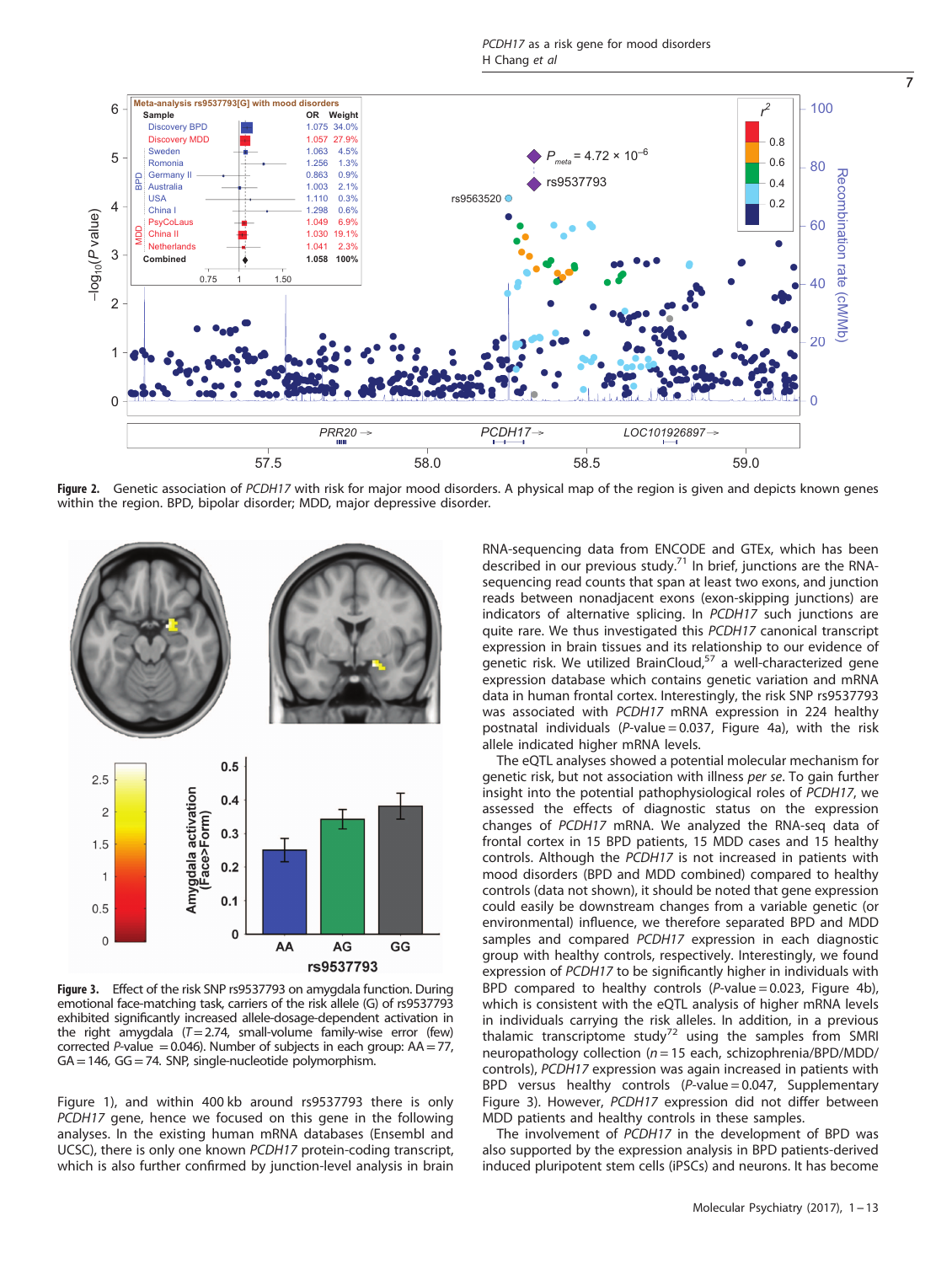PCDH17 as a risk gene for mood disorders H Chang et al

<span id="page-7-0"></span>8



Figure 4. Risk genotype and diagnosis predict PCDH17 expression. (a) Association of rs9537793 with PCDH17 expression in the 224 postnatal subjects from frontal cortex in BrainCloud data set. (b) Diagnostic analysis of PCDH17 expression in adult samples from frontal cortex. (c) Expression analysis of PCDH17 in iPSCs and neurons derived from BPD patients and healthy controls (each  $n = 3$ ). BPD, bipolar disorder; CON, healthy controls; eQTL, expression quantitative trait loci; MDD, major depressive disorder.

apparent that iPSCs provide the opportunity to study the stepwise differentiation of patient derived cells into neurons to identify alterations in cell behavior and test novel therapeutic approaches.<sup>[73](#page-11-0),[74](#page-11-0)</sup> Mood disorders are increasingly recognized as neurodevelopmental disorders, and subtle alterations in gene expression and pathways in early developmental events can produce neurological consequences that only become apparent much later in life.<sup>[75](#page-11-0)</sup> We therefore examined changes in PCDH17 expression during iPSCs derived from well-characterized patients differentiate into neurons (BPD  $n = 3$ ; Control  $n = 3$ ) using data from a previous study.<sup>[62](#page-11-0)</sup> Interestingly, PCDH17 expression tends to show upregulation during this stage of neuronal differentiation in both BPD patients (BPD iPSCs versus BPD neurons, P-value  $<$  0.001) and control cell systems (control iPSCs versus control neurons, P-value  $< 0.001$ ) (Figure 4c), suggesting this gene may be involved in early brain development. Further, diagnostic analysis found that expression of PCDH17 was higher in BPD patients than healthy controls in both iPSCs (BPD iPSCs versus control iPSCs, P-value  $< 0.05$ ) and neurons (BPD neurons versus control neurons,  $P$ -value < 0.05, Figure 4c).

Taken together, our data support the hypothesis that the mechanism by which the disease-associated SNPs contribute to risk for BPD and related phenotypes involves the regulation of PCDH17 transcription and further suggest that overexpression of this gene would result in the biological effects related to the illness pathogenesis. The consistent case–control differences observed for PCDH17 in BPD suggest that the molecular biology of this gene involves broader elements of BPD pathogenesis than just that of genetic risk. In contrast, the PCDH17 expression is not altered in MDD patients, implying the link between PCDH17 and MDD is primarily on its genetic risk level, and further studies are necessary to validate this result.

Elevated PCDH17 expression results in decreased spine density and abnormal spine morphology

Altered synaptic connectivity and plasticity have been repeatedly reported in patients with mood disorders.[76](#page-11-0) Changes in dendritic spine number and morphology are tightly coordinated with<br>synaptic function and plasticity,<sup>[77,78](#page-11-0)</sup> and loss of dendritic spines in the brain has been seen in both individuals with BPD and<br>individuals with MDD,<sup>[4](#page-10-0)</sup> making it served as a common potential substrate for the illnesses.

It is thus reasonable to hypothesize that PCDH17 would affect the density or morphology of dendritic spines, where excitatory synapses are placed.<sup>[79](#page-11-0)</sup> Accordingly, we investigated the onset of a possible effect of PCDH17 on dendritic spine density and morphology in vitro by confocal imaging analysis [\(Figure 5a\)](#page-8-0). As

expected, overexpression of PCDH17 significantly decreased spine density compared with the mock group (mock,  $1.198 \pm 0.078$ spines per μm; overexpression of PCDH17, 0.907 ± 0.079 spines per  $\mu$ m; P-value < 0.05; [Figure 5b\)](#page-8-0). Intriguingly, increased expression of PCDH17 also dramatically affected the morphology of dendritic spines, that is, reduced the spines neck length compared with mock group (mock,  $0.862 \pm 0.028$  um; overexpression of PCDH17,  $0.679 \pm 0.031$  µm; P-value  $< 0.001$ ; [Figure 5b\)](#page-8-0). However, the spine width did not differ between mock group and the PCDH17 overexpression group (mock, 0.481 ± 0.009 μm; overexpression of PCDH17,  $0.480 \pm 0.012$  µm; P-value > 0.5; [Figure 5b](#page-8-0)).

For a more detailed morphological analysis, dendritic spines were categorized according to their shape (mushroom, stubby and thin) using a highly validated classification method (see Materials and methods section). As shown in [Figure 5c,](#page-8-0) overexpression of PCDH17 induced a significant reduction in the proportion of mushroom spines  $(P-value < 0.001)$  and a concomitant significant increase in the proportion of stubby spines (P-value  $< 0.005$ ), while the proportion of thin spines did not differ between groups (P-value  $> 0.5$ ).

The above data suggests that elevated PCDH17 affects the structure and density of dendritic spines, which will result in the changes of synaptic transmission and plasticity. These results further suggest a potential neuronal mechanism for the neuropathology of PCDH17 in mood disorders as well as dysfunctional memory, emotion and brain functions observed in patients.

#### **DISCUSSION**

We report a genetic association with mood disorders within the genomic region spanning PCDH17. To move beyond statistical association with clinical diagnosis and to obtain convergent evidence for association between PCDH17 and mood disorder related biology, we have performed a series of convergent experiments testing the effects of risk-associated SNPs on several intermediate biological phenotypes. A consistent pattern of allelic association, involving cognition, neuroticism as personality trait, structural and functional imaging, was found in independent samples and in expression of the PCDH17 gene in brain tissues. The likelihood that the same risk-associated allele would predict by chance variation in each of investigated phenotypes across diverse samples and always in the direction of abnormality is remote. To our knowledge, to date, the region of interest on chromosome 13q21.1 has not been reported as a major locus in the few GWAS of mood disorders.<sup>[10](#page-10-0),12–[15](#page-10-0)</sup> Those negative results may reflect the fact that the sample size of individual GWAS is still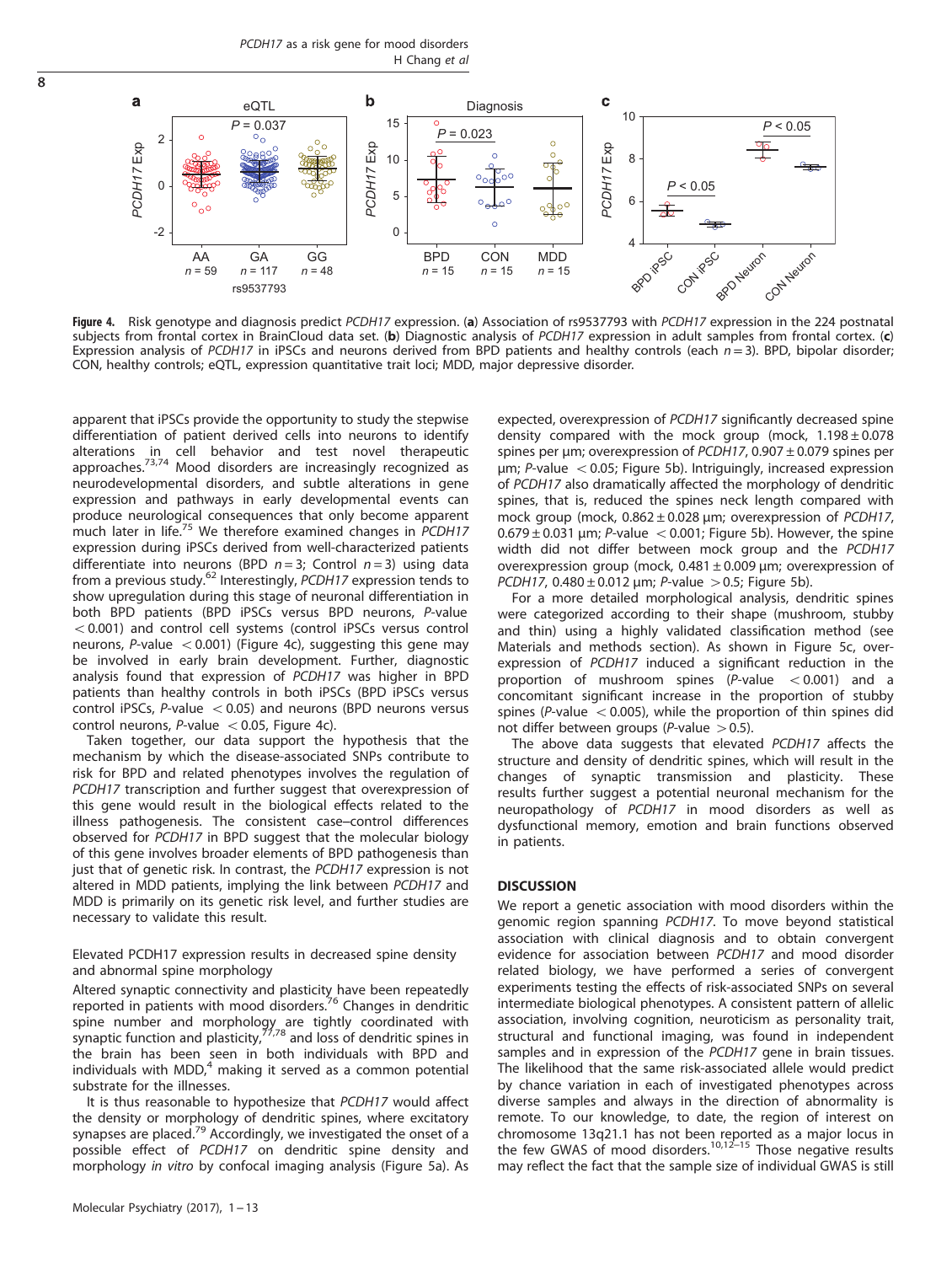<span id="page-8-0"></span>

Figure 5. Overexpression of PCDH17 decreases spine density and results in abnormal spine morphology in cultured cortical neurons. Scale bars represent 5 μm. (a) Cultured cortical neurons were transfected at DIV17-18 with EGFP plus mock plasmid or PCDH17-myc and maintained for additional one day. Neuronal morphologies were visualized by EGFP. Representative spines were arrowed in both groups. (b) Quantification of dendritic spine parameters (density, neck length and spine width). (c) Dendritic spines were divided in three different categories depending on their morphology: stubby, thin and mushroom, as indicated in the line drawing on the right. The diagram showed the percentage of total spines belonging to each category in Mock or PCDH17-Myc transfected cortical neurons. Dendritic spines were counted for each condition from four separate cultures. Error bars indicated s.e.m.  $*P < 0.05$ ,  $**P < 0.005$ ,  $***P < 0.001$ ; Student's two-sided t-test (b) and two-way analysis of variance post hoc Bonferroni test  $(c)$ .

small, as our meta-analysis combining the GWAS and independent replication samples was necessary to detect associations of PCDH17 SNPs. Conversely, the P-value s reported here would not be significant if we corrected for all SNPs in the genome, and further validations in larger samples are necessary. PCDH17 belongs to the protocadherin gene family, a subfamily of the cadherin superfamily.<sup>[80](#page-11-0)</sup> The protein encoded by PCDH17 may have a role in the establishment and function of specific cell − cell connections in the brain. Notably, the identification of PCDH17 as a susceptibility gene for major mood disorders is also consistent with a prior report of another cadherin gene (FAT) as a potential risk locus for BPD.<sup>81</sup>

Our results also provide support for the previous epidemiologic evidence of genetic overlap between BPD and MDD. However, our data do not explain why, among all those carrying risk alleles, some develop BPD, others develop MDD and still others remain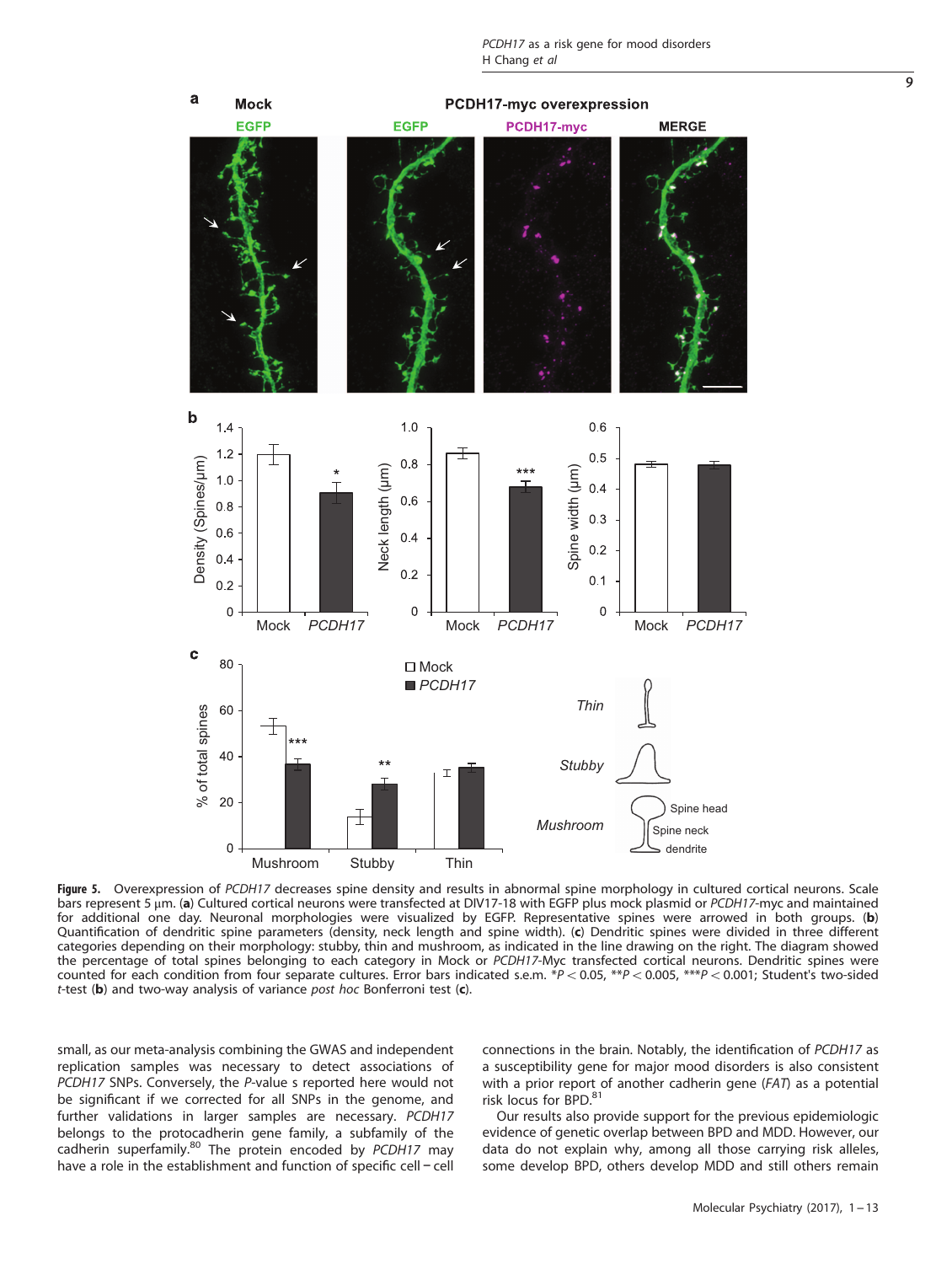apparently healthy. This phenomenon may reflect variation at a larger number of genetic loci, only few of which have been detected to date, environmental influences, and perhaps epigenetic factors. The genetic architecture of major mood disorders seems to be polygenic and/or highly heterogeneous, and the genetic association findings so far seem to account for little of the inherited risk for mood disorders. As robust findings accumulate and sample sizes grow, the identified genes may highlight pathways of etiologic relevance. In addition to major mood disorders, PCDH17 is also implicated in a previous schizophrenia study, $82$  in which PCDH17 was significantly increased in the brain of schizophrenia patients. This is intriguing, as is usually the case, genes are not specific for a psychiatric diagnosis, but are more like a combinatorial building-block (Lego-like) structure underlies psychiatric syndromes,<sup>[83](#page-11-0)</sup> and further studies are necessary to test the contributions to PCDH17 to other neuropsychiatric disorders.

Exploring the potential effects of elevated PCDH17 levels on the morphology and density of dendritic spines has noteworthy implications for both normal brain function and the pathophysiology of mood disorders. Synaptic dendritic spines are dynamic structures that regulate neuronal responsiveness and plasticity, and changes in dendritic spine number and morphology accompany synapse formation, maintenance and elimination, allowing the establishment and remodeling of connectivity within neuronal circuits.[84](#page-11-0) Elimination of dendritic spines has been observed in patients with BPD and MDD, as well as in cellular or animal models by overexpressing/knockout risk genes for mood disorders such as NRG3, DISC1, NRG1 and others.<sup>[85](#page-12-0)-88</sup> In this study. we reported elevation in PCDH17 expression results in the loss of dendritic spines, which might be able to explain the observed association of PCDH17 with multiple brain functions and to implicate a potential molecular and neuronal mechanism of PCDH17 involvement in the risk for mood disorders. Since the precise mechanisms detailing how PCDH17 affects the dendritic spines and related synaptic functions remain unknown, further work is therefore needed.

The discovery of PCDH17 in the risk of mood disorders may also have therapeutic implications. Previous reports showed that dendritic spines may serve as a common substrate for many psychiatric disorders, particularly those that involve cognitive deficits such as BPD and MDD. However, as spine modifications are associated with cognitive function, spine deficits may be more relevant for some cognitive symptoms or intermediate phenotypes than others. Given the heterogeneity of these complex disorders, some individuals may exhibit more marked spine phenotypes, particularly those with more severe cognitive deficits. Further studies of human neuropathology should strive to understand the degree of correlation between severity of cognitive deficits and dendritic spine dysmorphogenesis. The risk genes that control spines provide a future direction for understanding how these genes disrupt synaptic function, neuronal circuit organization and behavioral output in a disease-specific manner. Thus, investigating the mechanisms can uncover future candidate genes and identify the best molecular candidates for therapeutic targeting. Indeed, many of the proteins in synapses are enzymes that could be manipulated with designer small molecules and drugs that target trophic and morphogenic signaling pathways may prove to be more effective, as they could alter cellular connectivity and induce fewer side effects. New drugs may be designed to prevent the emergence of symptoms in genetically susceptible individuals, delay the progression of symptoms in the early stages of the disease, or mitigate symptoms or promote functional recovery after the disease is fully manifested. Specifically, drugs that target dendritic spine regulation might aim to promote spine maturation and restore spine stability, to fortify existing synapses and restore spine plasticity, or to prevent synapse loss in mood disorders.

wide level of statistical significance ( $P = 5.00 \times 10^{-8}$ ), and give the herein observed OR (1.058), the results would not become genome-wide significant until the sample size increases to 102 786 cases and 102 786 controls (have a power of  $>80\%$ ). However, as mentioned in the previous aggregated analyses,  $15,16$  $15,16$  $15,16$ BPD and MDD are polygenic disorders involving hundreds of thousands alleles in it with each allele showing minor effect, and there might be true findings among those markers only passing nominal significance in the initial GWAS, but later were confirmed in independent samples. Of note, we did not set up any in prior hypothesis of choosing or dropping any SNPs 13q21.1, but selected all the analyzed SNPs ( $n = 559$ ) from previous GWAS data sets<sup>[27,28](#page-10-0)</sup> in this genomic region without any bias. Although the result did not achieve genome-wide significance, it does survive multiple correction according to the number of tested SNPs  $(n = 559)$  in this study (corrected  $P = 2.64 \times 10^{-3}$ ). Second, we realized that only two brain regions (amygdala and hippocampus) were analyzed in the imaging analysis, further studies focusing on more brain regions, such as prefrontal cortex and caudate, are needed. Furthermore, we acknowledged that gene expression, eQTL data, and primary neuronal cultures were performed using tissues from prefrontal cortex, while structure and functional MRIs mainly focused on amygdala region. Further analyses of gene expression and primary neuronal cultures involving with amygdala tissues (neurons) would strengthen the present study. Third, we were aware that rs9537793 was associated with genetic risk of both BPD and MDD, but diagnostic differential expression of PCDH17 was only observed in patients with BPD. This inconsistency is not unexpected as gene expression could easily be influenced by genetic, epigenetic and environmental factors. It is thus possible that while PCDH17 confers risk for both BPD and MDD in the genetic level, its expression in those patients are also affected by varied factors associated with the specific pathogenic processes of these two disorders, resulting in inconsistent results between genetic analyses and gene expression profiles. However, further studies are necessary to validate this contention.

However, there are several limitations in the present study, and we are cautious in the interpretation of the results. First, we noticed that the association P-value s between rs9537793 and major mood disorders did not achieve the conventional genome-

In conclusion, we have identified and characterized a novel gene with a potential genetic association with risk for mood disorders. Individual carriers of mood disorders risk alleles show shifts in cognitive performance, emotional stability (neuroticism), amygdala structure and functions during negative emotion processing in the same direction as mood disorder patients. The mechanism of these risk associations seems to be related to the genetic regulation of PCDH17 expression, which has critical functions on the morphology and structure of dendritic spines. Together, these results may provide new insights into the etiology of mood disorders and a fresh direction for therapeutic development.

# CONFLICT OF INTEREST

The authors declare no conflicts of interest.

# ACKNOWLEDGMENTS

We are grateful to all the voluntary donors of DNA samples in this study. We thank members of the Psychiatric Genomics Consortium, who shared the PGC GWAS data. This work was supported by CAS Pioneer Hundred Talents Program (to ML). This work was also supported by the German Federal Ministry of Education and Research (BMBF) through the Integrated Network IntegraMent (Integrated Understanding of Causes and Mechanisms in Mental Disorders), under the auspices of the e:Med Programme (grant 01ZX1314A to SC and MMN, grant 01ZX1314G to MR). MMN is a member of the DFG-funded Excellence-Cluster ImmunoSensation. The study was also supported by the German Research Foundation (DFG; grant FOR2107, RI908/11-1 to MR, NO246/10-1 to MMN). The Romanian sample recruitment and genotyping was

 $\overline{10}$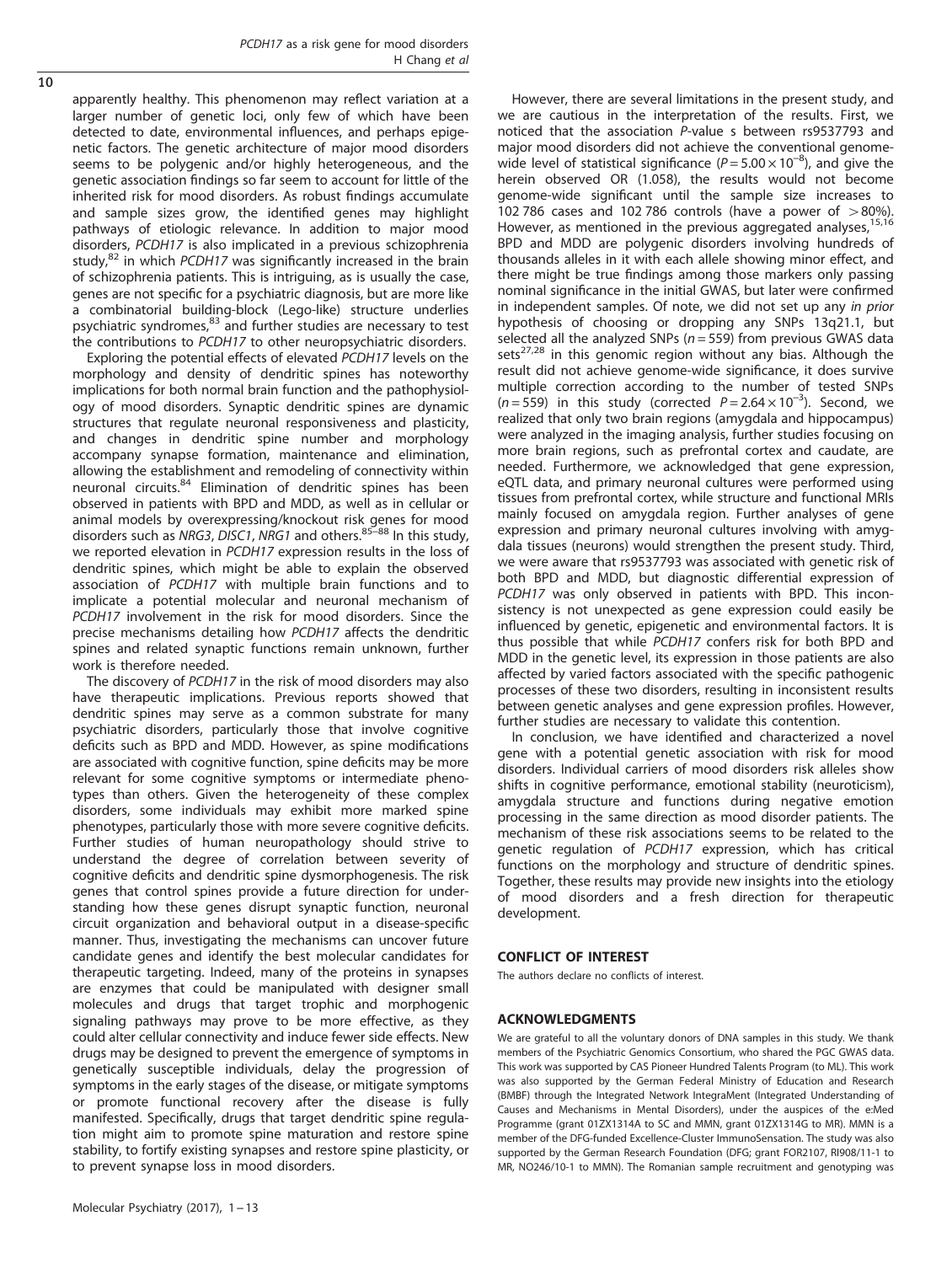<span id="page-10-0"></span>funded by UEFISCDI, Bucharest, Romania, grant no. 89/2012 to MGS and by the German Federal Ministry of Education and Research (BMBF) through the Integrated Network IntegraMent (grant 01ZX1314A to MMN and SC). Funding for the Swedish collection was provided by the Stanley Center for Psychiatric Research, Broad Institute from a grant from Stanley Medical Research Institute. We thank the Okinawa Institute of Science and Technology Graduate University for generous support to TY and NH. We also wish to thank the BBMRI.se and KI Biobank at Karolinska Institutet for professional biobank service. We are grateful to Sue O'Shea Ph.D., and Melvin McInnis MD, of the University of Michigan for providing detailed expression data on PCDH17, which was generated with the support of the Steven Schwartzberg Memorial Fund and Prechter Bipolar Research Fund. The ERF study as a part of EUROSPAN (European Special Populations Research Network) was supported by European Commission FP6 STRP grant number 018947 (LSHG-CT-2006-01947) and also received funding from the European Community's Seventh Framework Programme (FP7/2007-2013)/grant agreement HEALTH-F4-2007-201413 by the European Commission under the programme 'Quality of Life and Management of the Living Resources' of 5th Framework Programme (no. QLG2-CT-2002-01254). High-throughput analysis of the ERF data was supported by joint grant from The Netherlands Organization for Scientific Research and the Russian Foundation for Basic Research (NWO-RFBR 047.017.043). Exome sequencing was supported by the ZonMw grant (project 91111025). We are grateful to all study participants and their relatives, general practitioners and neurologists for their contributions and to P Veraart for her help in genealogy, J Vergeer for the supervision of the laboratory work and P. Snijders for his help in data collection. Najaf Amin is supported by the Hersenstichting Nederland (project number F2013(1)-28). The data in USA BPD sample used for the analyses described in this manuscript were obtained from dbGaP accession number phs000979.v1.p1 on May 25, 2016.

# MEMBERS OF THE BIPOLAR DISORDER GROUP OF THE MOODS CONSORTIUM

Thomas W. Mühleisen, Markus Leber, Franziska Degenhardt, Jens Treutlein, Manuel Mattheisen, Anna Maaser, Sandra Meier, Stefan Herms, Per Hoffmann, André Lacour, Stephanie H. Witt, Fabian Streit, Susanne Lucae, Wolfgang Maier, Markus Schwarz, Helmut Vedder, Jutta Kammerer-Ciernioch, Andrea Pfennig, Michael Bauer, Martin Hautzinger, Adam Wright, Janice M. Fullerton, Grant W. Montgomery, Sarah E. Medland, Scott D. Gordon, Tim Becker, Johannes Schumacher, Peter Propping

#### MEMBERS OF THE SWEDISH BIPOLAR STUDY GROUP

Lena Backlund, Louise Frisén, Catharina Lavebratt, Martin Schalling, Urban Ösby

#### REFERENCES

- 1 Ustun TB, Ayuso-Mateos JL, Chatterji S, Mathers C, Murray CJ. Global burden of depressive disorders in the year 2000. Br J Psychiatry 2004; 184: 386–392.
- 2 McGuffin P, Rijsdijk F, Andrew M, Sham P, Katz R, Cardno A. The heritability of bipolar affective disorder and the genetic relationship to unipolar depression. Arch Gen Psychiatry 2003; 60: 497–502.
- 3 Harrison PJ. The neuropathology of primary mood disorder. Brain 2002; 125(Pt 7): 1428–1449.
- 4 Konopaske GT, Lange N, Coyle JT, Benes FM. Prefrontal cortical dendritic spine pathology in schizophrenia and bipolar disorder. JAMA Psychiatry 2014; 71: 1323–1331.
- 5 Ma Y. Neuropsychological mechanism underlying antidepressant effect: a systematic meta-analysis. Mol Psychiatry 2015; 20: 311–319.
- 6 Weiss KM, Terwilliger JD. How many diseases does it take to map a gene with SNPs? Nat Genet 2000; 26: 151–157.
- 7 Frayling TM, Timpson NJ, Weedon MN, Zeggini E, Freathy RM, Lindgren CM et al. A common variant in the FTO gene is associated with body mass index and predisposes to childhood and adult obesity. Science 2007; 316: 889–894.
- 8 Grarup N, Rose CS, Andersson EA, Andersen G, Nielsen AL, Albrechtsen A et al. Studies of association of variants near the HHEX, CDKN2A/B, and IGF2BP2 genes with type 2 diabetes and impaired insulin release in 10,705 Danish subjects: validation and extension of genome-wide association studies. Diabetes 2007; 56: 3105–3111.
- 9 Ferreira MA, O'Donovan MC, Meng YA, Jones IR, Ruderfer DM, Jones L et al. Collaborative genome-wide association analysis supports a role for ANK3 and CACNA1C in bipolar disorder. Nat Genet 2008; 40: 1056–1058.
- 10 Cichon S, Muhleisen TW, Degenhardt FA, Mattheisen M, Miro X, Strohmaier J et al. Genome-wide association study identifies genetic variation in neurocan as a susceptibility factor for bipolar disorder. Am J Hum Genet 2011; 88: 372-381.
- 11 Zhu X, Gu H, Liu Z, Xu Z, Chen X, Sun X et al. Associations between TCF4 gene polymorphism and cognitive functions in schizophrenia patients and healthy controls. Neuropsychopharmacology 2013; 38: 683–689.
- 12 Psychiatric Genomics Consortium Bipolar Disorder Working Group. Large-scale genome-wide association analysis of bipolar disorder identifies a new susceptibility locus near ODZ4. Nat Genet 2011; 43: 977–983.
- 13 McMahon FJ, Akula N, Schulze TG, Muglia P, Tozzi F, Detera-Wadleigh SD et al. Meta-analysis of genome-wide association data identifies a risk locus for major mood disorders on 3p21.1. Nat Genet 2010; 42: 128–131.
- 14 Muhleisen TW, Leber M, Schulze TG, Strohmaier J, Degenhardt F, Treutlein J et al. Genome-wide association study reveals two new risk loci for bipolar disorder. Nat Commun 2014; 5: 3339.
- 15 Major Depressive Disorder Working Group of the Psychiatric Genomics Consortium, Ripke S, Wray NR, Lewis CM, Hamilton SP, Weissman MM et al. A mega-analysis of genome-wide association studies for major depressive disorder. Mol Psychiatry 2013; 18: 497–511.
- 16 International Schizophrenia Consortium, Purcell SM, Wray NR, Stone JL, Visscher PM, O'Donovan MC et al. Common polygenic variation contributes to risk of schizophrenia and bipolar disorder. Nature 2009; 460: 748–752.
- 17 Schizophrenia Working Group of the Psychiatric Genomics Consortium. Biological insights from 108 schizophrenia-associated genetic loci. Nature 2014; 511: 421–427.
- 18 Voight BF, Scott LJ, Steinthorsdottir V, Morris AP, Dina C, Welch RP et al. Twelve type 2 diabetes susceptibility loci identified through large-scale association analysis. Nat Genet 2010; 42: 579–589.
- 19 International Consortium for Blood Pressure Genome-Wide Association Studies, Ehret GB, Munroe PB, Rice KM, Bochud M, Johnson AD et al. Genetic variants in novel pathways influence blood pressure and cardiovascular disease risk. Nature 2011; 478: 103–109.
- 20 Niculescu AB, Le-Niculescu H. Convergent Functional Genomics: what we have learned and can learn about genes, pathways, and mechanisms. Neuropsychopharmacology 2010; 35: 355–356.
- 21 Akula N, Barb J, Jiang X, Wendland JR, Choi KH, Sen SK et al. RNA-sequencing of the brain transcriptome implicates dysregulation of neuroplasticity, circadian rhythms and GTPase binding in bipolar disorder. Mol Psychiatry 2014; 19: 1179–1185.
- 22 Li M, Luo XJ, Rietschel M, Lewis CM, Mattheisen M, Muller-Myhsok B et al. Allelic differences between Europeans and Chinese for CREB1 SNPs and their implications in gene expression regulation, hippocampal structure and function, and bipolar disorder susceptibility. Mol Psychiatry 2014; 19: 452–461.
- 23 Yagi T, Takeichi M. Cadherin superfamily genes: functions, genomic organization, and neurologic diversity. Genes Dev 2000; 14: 1169–1180.
- 24 Hayashi S, Inoue Y, Kiyonari H, Abe T, Misaki K, Moriguchi H et al. Protocadherin-17 mediates collective axon extension by recruiting actin regulator complexes to interaxonal contacts. Dev Cell 2014; 30: 673–687.
- 25 Hoshina N, Tanimura A, Yamasaki M, Inoue T, Fukabori R, Kuroda T et al. Protocadherin 17 regulates presynaptic assembly in topographic corticobasal Ganglia circuits. Neuron 2013; 78: 839–854.
- 26 Goes FS, Zandi PP, Miao K, McMahon FJ, Steele J, Willour VL et al. Moodincongruent psychotic features in bipolar disorder: familial aggregation and suggestive linkage to 2p11-q14 and 13q21-33. Am J Psychiatry 2007; 164: 236–247.
- 27 Ruderfer DM, Fanous AH, Ripke S, McQuillin A, Amdur RL, Schizophrenia Working Group of Psychiatric Genomics Consortium et al. Polygenic dissection of diagnosis and clinical dimensions of bipolar disorder and schizophrenia. Mol Psychiatry 2014; 19: 1017–1024.
- 28 Cross-Disorder Group of the Psychiatric Genomics Consortium. Identification of risk loci with shared effects on five major psychiatric disorders: a genome-wide analysis. Lancet 2013; 381: 1371–1379.
- 29 Li M, Luo XJ, Landen M, Bergen SE, Hultman CM, Li X et al. Impact of a cis-associated gene expression SNP on chromosome 20q11.22 on bipolar disorder susceptibility, hippocampal structure and cognitive performance. Br J Psychiatry 2016; 208: 128–137.
- 30 Li M, Huang L, Grigoroiu-Serbanescu M, Bergen SE, Landen M, Hultman CM et al. Convergent lines of evidence support LRP8 as a susceptibility gene for psychosis. Mol Neurobiol 2016; 53: 6608–6619.
- 31 Converge consortium. Sparse whole-genome sequencing identifies two loci for major depressive disorder. Nature 2015; 523: 588–591.
- 32 Amin N, Belonogova NM, Jovanova O, Brouwer RW, van Rooij JG, van den Hout MC et al. Non-synonymous variation in NKPD1 increases depressive symptoms in the European populations. Biol Psychiatry 2016; S0006-3223: 32669–32675.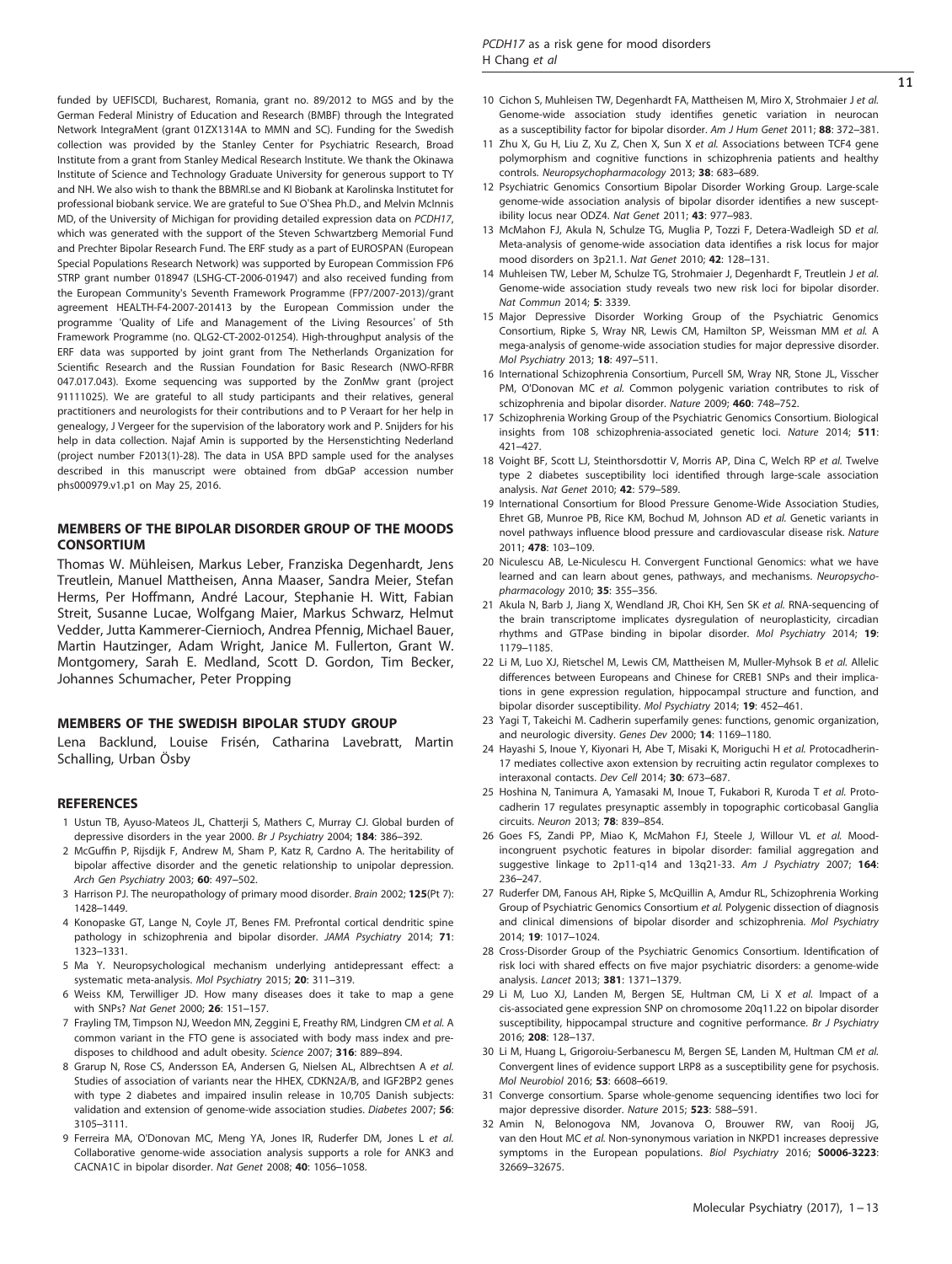- <span id="page-11-0"></span>33 Pruim RJ, Welch RP, Sanna S, Teslovich TM, Chines PS, Gliedt TP et al. LocusZoom: regional visualization of genome-wide association scan results. Bioinformatics 2010; 26: 2336–2337.
- 34 Rietveld CA, Medland SE, Derringer J, Yang J, Esko T, Martin NW et al. GWAS of 126,559 individuals identifies genetic variants associated with educational attainment. Science 2013; 340: 1467–1471.
- 35 UNESCO. International Standard Classification of Education-ISCED 1997: accessed on November 1997. UNITED NATIONS EDUCATIONAL, SCIENTIFIC AND CULTURAL ORGANIZATION, 1997.
- 36 Okbay A, Beauchamp JP, Fontana MA, Lee JJ, Pers TH, Rietveld CA et al. Genomewide association study identifies 74 loci associated with educational attainment. Nature 2016; 533: 539–542.
- 37 Costa P, McCrae R. Neo Five-Factor Inventory (NEO-FFI). Psychological Assessment Resources: Odessa, FL, USA, 1989.
- 38 Kotov R, Gamez W, Schmidt F, Watson D. Linking "big" personality traits to anxiety, depressive, and substance use disorders: a meta-analysis. Psychol Bull 2010; 136: 768–821.
- 39 Fanous AH, Kendler KS. The genetic relationship of personality to major depression and schizophrenia. Neurotox Res 2004; 6: 43–50.
- 40 Genetics of Personality Consortium., de Moor MH, van den Berg SM, Verweij KJ, Krueger RF, Luciano M et al. Meta-analysis of genome-wide association studies for neuroticism, and the polygenic association with major depressive disorder. JAMA Psychiatry 2015; 72: 642–650.
- 41 Okbay A, Baselmans BM, De Neve JE, Turley P, Nivard MG, Fontana MA et al. Genetic variants associated with subjective well-being, depressive symptoms, and neuroticism identified through genome-wide analyses. Nat Genet 2016; 48: 624-633.
- 42 Sudlow C, Gallacher J, Allen N, Beral V, Burton P, Danesh J et al. UK biobank: an open access resource for identifying the causes of a wide range of complex diseases of middle and old age. PLoS Med 2015; 12: e1001779.
- 43 Poldrack RA, Clark J, Pare-Blagoev EJ, Shohamy D, Creso Moyano J, Myers C et al. Interactive memory systems in the human brain. Nature 2001; 414: 546–550.
- 44 Pessiglione M, Seymour B, Flandin G, Dolan RJ, Frith CD. Dopamine-dependent prediction errors underpin reward-seeking behaviour in humans. Nature 2006; 442: 1042–1045.
- 45 Kravitz AV, Freeze BS, Parker PR, Kay K, Thwin MT, Deisseroth K et al. Regulation of parkinsonian motor behaviours by optogenetic control of basal ganglia circuitry. Nature 2010; 466: 622–626.
- 46 Hibar DP, Stein JL, Renteria ME, Arias-Vasquez A, Desrivieres S, Jahanshad N et al. Common genetic variants influence human subcortical brain structures. Nature 2015; 520: 224–229.
- 47 Walter H, Schnell K, Erk S, Arnold C, Kirsch P, Esslinger C et al. Effects of a genomewide supported psychosis risk variant on neural activation during a theory-ofmind task. Mol Psychiatry 2011; 16: 462–470.
- 48 Esslinger C, Walter H, Kirsch P, Erk S, Schnell K, Arnold C et al. Neural mechanisms of a genome-wide supported psychosis variant. Science 2009; 324: 605
- 49 Erk S, Meyer-Lindenberg A, Schnell K, Opitz von Boberfeld C, Esslinger C, Kirsch P et al. Brain function in carriers of a genome-wide supported bipolar disorder variant. Arch Gen Psychiatry 2010; 67: 803–811.
- 50 Hariri AR, Tessitore A, Mattay VS, Fera F, Weinberger DR. The amygdala response to emotional stimuli: a comparison of faces and scenes. Neuroimage 2002; 17: 317–323.
- 51 Hariri AR, Mattay VS, Tessitore A, Kolachana B, Fera F, Goldman D et al. Serotonin transporter genetic variation and the response of the human amygdala. Science 2002; 297: 400–403.
- 52 Cao H, Plichta MM, Schafer A, Haddad L, Grimm O, Schneider M et al. Test-retest reliability of fMRI-based graph theoretical properties during working memory, emotion processing, and resting state. Neuroimage 2014; 84: 888–900.
- 53 Cao H, Bertolino A, Walter H, Schneider M, Schafer A, Taurisano P et al. Altered functional subnetwork during emotional face processing: a potential intermediate phenotype for schizophrenia. JAMA Psychiatry 2016: 73: 598–605.
- 54 Tzourio-Mazoyer N, Landeau B, Papathanassiou D, Crivello F, Etard O, Delcroix N et al. Automated anatomical labeling of activations in SPM using a macroscopic anatomical parcellation of the MNI MRI single-subject brain. Neuroimage 2002; 15: 273–289.
- 55 Amunts K, Kedo O, Kindler M, Pieperhoff P, Mohlberg H, Shah NJ et al. Cytoarchitectonic mapping of the human amygdala, hippocampal region and entorhinal cortex: intersubject variability and probability maps. Anat Embryol (Berl) 2005; 210: 343–352.
- 56 Eickhoff SB, Stephan KE, Mohlberg H, Grefkes C, Fink GR, Amunts K et al. A new SPM toolbox for combining probabilistic cytoarchitectonic maps and functional imaging data. Neuroimage 2005; 25: 1325–1335.
- 57 Colantuoni C, Lipska BK, Ye T, Hyde TM, Tao R, Leek JT et al. Temporal dynamics and genetic control of transcription in the human prefrontal cortex. Nature 2011; 478: 519–523.
- 58 Kong Y. Btrim: a fast, lightweight adapter and quality trimming program for next-generation sequencing technologies. Genomics 2011; 98: 152–153.
- 59 Kim D, Pertea G, Trapnell C, Pimentel H, Kelley R, Salzberg SL. TopHat2: accurate alignment of transcriptomes in the presence of insertions, deletions and gene fusions. Genome Biol 2013; 14: R36.
- 60 Trapnell C, Roberts A, Goff L, Pertea G, Kim D, Kelley DR et al. Differential gene and transcript expression analysis of RNA-seq experiments with TopHat and Cufflinks. Nat Protoc 2012; 7: 562–578.
- 61 Li H, Handsaker B, Wysoker A, Fennell T, Ruan J, Homer N et al. The Sequence Alignment/Map format and SAMtools. Bioinformatics 2009; 25: 2078–2079.
- 62 Chen HM, DeLong CJ, Bame M, Rajapakse I, Herron TJ, McInnis MG et al. Transcripts involved in calcium signaling and telencephalic neuronal fate are altered in induced pluripotent stem cells from bipolar disorder patients. Transl Psychiatry 2014; 4: e375.
- 63 GTEx Consortium. The Genotype-Tissue Expression (GTEx) project. Nat Genet 2013; 45: 580–585.
- 64 Stuhrmann A, Suslow T, Dannlowski U. Facial emotion processing in major depression: a systematic review of neuroimaging findings. Biol Mood Anxiety Disord 2011; 1: 10.
- 65 Phillips ML, Drevets WC, Rauch SL, Lane R. Neurobiology of emotion perception I: the neural basis of normal emotion perception. Biol Psychiatry 2003; 54: 504–514.
- 66 Kober H, Barrett LF, Joseph J, Bliss-Moreau E, Lindquist K, Wager TD. Functional grouping and cortical-subcortical interactions in emotion: a meta-analysis of neuroimaging studies. Neuroimage 2008; 42: 998–1031.
- 67 Blumberg HP, Kaufman J, Martin A, Whiteman R, Zhang JH, Gore JC et al. Amygdala and hippocampal volumes in adolescents and adults with bipolar disorder. Arch Gen Psychiatry 2003; 60: 1201–1208.
- 68 Almeida JR, Versace A, Hassel S, Kupfer DJ, Phillips ML. Elevated amygdala activity to sad facial expressions: a state marker of bipolar but not unipolar depression. Biol Psychiatry 2010; 67: 414–421.
- 69 Kruger S, Alda M, Young LT, Goldapple K, Parikh S, Mayberg HS. Risk and resilience markers in bipolar disorder: brain responses to emotional challenge in bipolar patients and their healthy siblings. Am J Psychiatry 2006; 163: 257–264.
- 70 Hariri AR, Mattay VS, Tessitore A, Fera F, Smith WG, Weinberger DR. Dextroamphetamine modulates the response of the human amygdala. Neuropsychopharmacology 2002; 27: 1036–1040.
- 71 Li M, Jaffe AE, Straub RE, Tao R, Shin JH, Wang Y et al. A human-specific AS3MT isoform and BORCS7 are molecular risk factors in the 10q24.32 schizophreniaassociated locus. Nat Med 2016; 22: 649–656.
- 72 Chu TT, Liu Y, Kemether E. Thalamic transcriptome screening in three psychiatric states. J Hum Genet 2009; 54: 665–675.
- 73 Durnaoglu S, Genc S, Genc K. Patient-specific pluripotent stem cells in neurological diseases. Stem Cells Int 2011; 2011: 212487.
- 74 Gaspard N, Vanderhaeghen P. From stem cells to neural networks: recent advances and perspectives for neurodevelopmental disorders. Dev Med Child Neurol 2011; 53: 13–17.
- 75 Nasrallah HA. Neurodevelopmental aspects of bipolar affective disorder. Biol Psychiatry 1991; 29: 1–2.
- 76 Duman RS, Aghajanian GK. Synaptic dysfunction in depression: potential therapeutic targets. Science 2012; 338: 68–72.
- 77 Maletic-Savatic M, Malinow R, Svoboda K. Rapid dendritic morphogenesis in CA1 hippocampal dendrites induced by synaptic activity. Science 1999; 283: 1923–1927.
- 78 Matsuzaki M, Honkura N, Ellis-Davies GC, Kasai H. Structural basis of long-term potentiation in single dendritic spines. Nature 2004; 429: 761–766.
- 79 Harris KM, Kater SB. Dendritic spines: cellular specializations imparting both stability and flexibility to synaptic function. Annu Rev Neurosci 1994; 17: 341–371.
- 80 Angst BD, Marcozzi C, Magee AI. The cadherin superfamily: diversity in form and function. J Cell Sci 2001; 114(Pt 4): 629–641.
- 81 Blair IP, Chetcuti AF, Badenhop RF, Scimone A, Moses MJ, Adams LJ et al. Positional cloning, association analysis and expression studies provide convergent evidence that the cadherin gene FAT contains a bipolar disorder susceptibility allele. Mol Psychiatry 2006; 11: 372–383.
- 82 Dean B, Keriakous D, Scarr E, Thomas EA. Gene expression profiling in Brodmann's area 46 from subjects with schizophrenia. Aust N Z J Psychiatry 2007;  $41.308 - 320$
- 83 Niculescu AB, Lulow LL, Ogden CA, Le-Niculescu H, Salomon DR, Schork NJ et al. PhenoChipping of psychotic disorders: a novel approach for deconstructing and quantitating psychiatric phenotypes. Am J Med Genet B Neuropsychiatr Genet 2006; 141B: 653–662.
- 84 Penzes P, Cahill ME, Jones KA, VanLeeuwen JE, Woolfrey KM. Dendritic spine pathology in neuropsychiatric disorders. Nat Neurosci 2011; 14: 285–293.